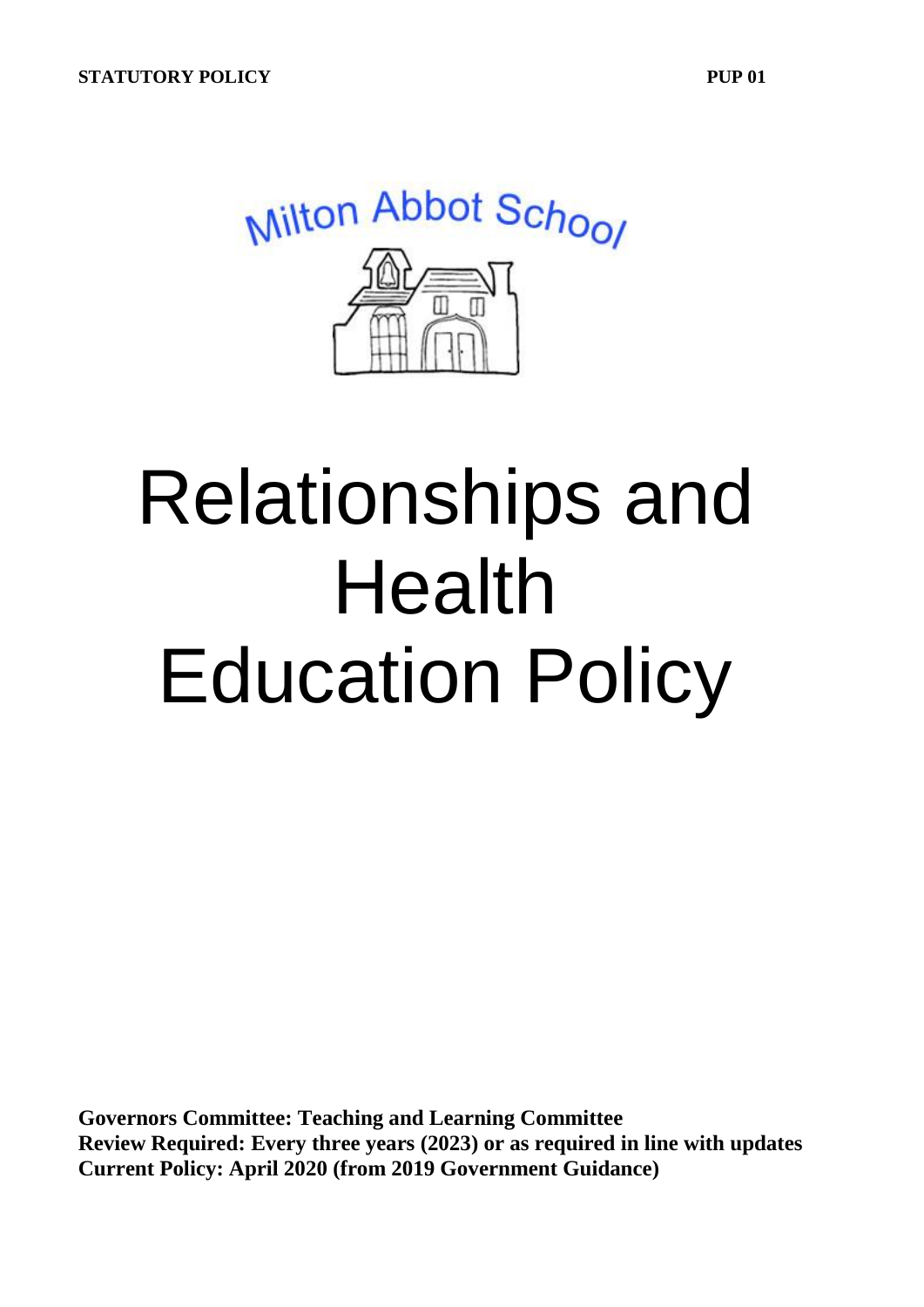## **REVIEW NOTES**

| Date of review: | Notes: |
|-----------------|--------|
|                 |        |
|                 |        |
|                 |        |
|                 |        |
|                 |        |
|                 |        |
|                 |        |
|                 |        |
|                 |        |
|                 |        |
|                 |        |
|                 |        |
|                 |        |
|                 |        |
|                 |        |
|                 |        |
|                 |        |
|                 |        |
|                 |        |
|                 |        |
|                 |        |
|                 |        |
|                 |        |
|                 |        |
|                 |        |
|                 |        |
|                 |        |
|                 |        |
|                 |        |
|                 |        |
|                 |        |
|                 |        |

**Policy: April 2020**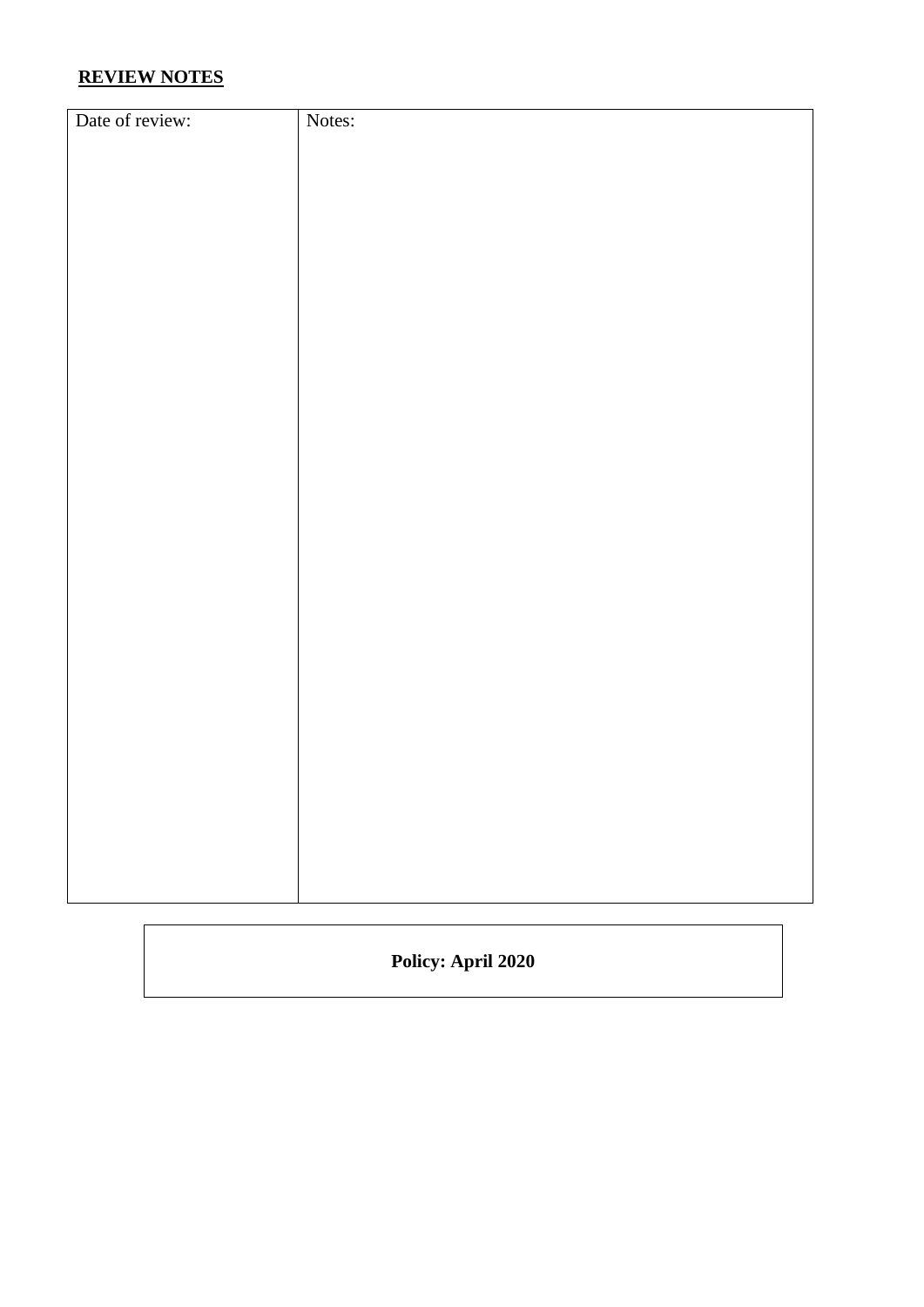**Background context**: This policy is based on the needs of our children and the principles, made statutory from September 2020, detailed in **Relationships Education [Primary], Relationships and Sex Education (RSE) [Secondary] and Health Education:** *statutory guidance for governing bodies, proprietors, head teachers, principals, senior leadership teams, teachers (2019)*. We begin this policy with the inclusion of the key elements from this central document.

#### **Secretary of State Foreword**

Today's children and young people are growing up in an increasingly complex world and living their lives seamlessly on and offline. This presents many positive and exciting opportunities, but also challenges and risks. In this environment, children and young people need to know how to be safe and healthy, and how to manage their academic, personal and social lives in a positive way.

This is why we have made Relationships Education compulsory in all primary schools in England and Relationships and Sex Education compulsory in all secondary schools, as well as making Health Education compulsory in all state-funded schools. The key decisions on these subjects have been informed by a thorough engagement process, including a public call for evidence that received over 23,000 responses from parents, young people, schools and experts and a public consultation where over 40,000 people contacted the Department for Education.

The depth and breadth of views is clear, and there are understandable and legitimate areas of contention. Our guiding principles have been that all of the compulsory subject content must be age appropriate and developmentally appropriate. It must be taught sensitively and inclusively, with respect to the backgrounds and beliefs of pupils and parents while always with the aim of providing pupils with the knowledge they need of the law.

We are clear that parents and carers are the prime educators for children on many of these matters. Schools complement and reinforce this role and have told us that they see building on what pupils learn at home as an important part of delivering a good education. We agree with this principle and congratulate the many schools delivering outstanding provision to support the personal development and pastoral needs of their pupils. We are determined that the subjects must be deliverable and give schools flexibility to shape their curriculum according to the needs of their pupils and communities.

In primary schools, we want the subjects to put in place the key building blocks of healthy, respectful relationships, focusing on family and friendships, in all contexts, including online. This will sit alongside the essential understanding of how to be healthy. At secondary, teaching will build on the knowledge acquired at primary and develop further pupils' understanding of health, with an increased focus on risk areas such as drugs and alcohol, as well as introducing knowledge about intimate relationships and sex.

Teaching about mental wellbeing is central to these subjects, especially as a priority for parents is their children's happiness. We know that children and young people are increasingly experiencing challenges, and that young people are at particular risk of feeling lonely. The new subject content will give them the knowledge and capability to take care of themselves and receive support if problems arise.

All of this content should support the wider work of schools in helping to foster pupil wellbeing and develop resilience and character that we know are fundamental to pupils being happy, successful and productive members of society. Central to this is pupils' ability to believe that they can achieve goals, both academic and personal; to stick to tasks that will help them achieve those goals, even when the reward may be distant or uncertain; and to recover from knocks and challenging periods in their lives.

This should be complemented by development of personal attributes including kindness, integrity, generosity, and honesty. We have endeavoured to ensure the content is proportionate and deliverable. Whilst we are not mandating content on financial education or careers, we want to support the high quality teaching of these areas in all schools as part of a comprehensive programme, which complements the national curriculum where appropriate and meets the ambitions of the Careers Strategy. We know that many schools will choose to teach the compulsory content within a wider programme of Personal, Social, Health and Economic Education or similar. Schools are encouraged to continue to do so, if this is right for them, and build on established, high quality programmes.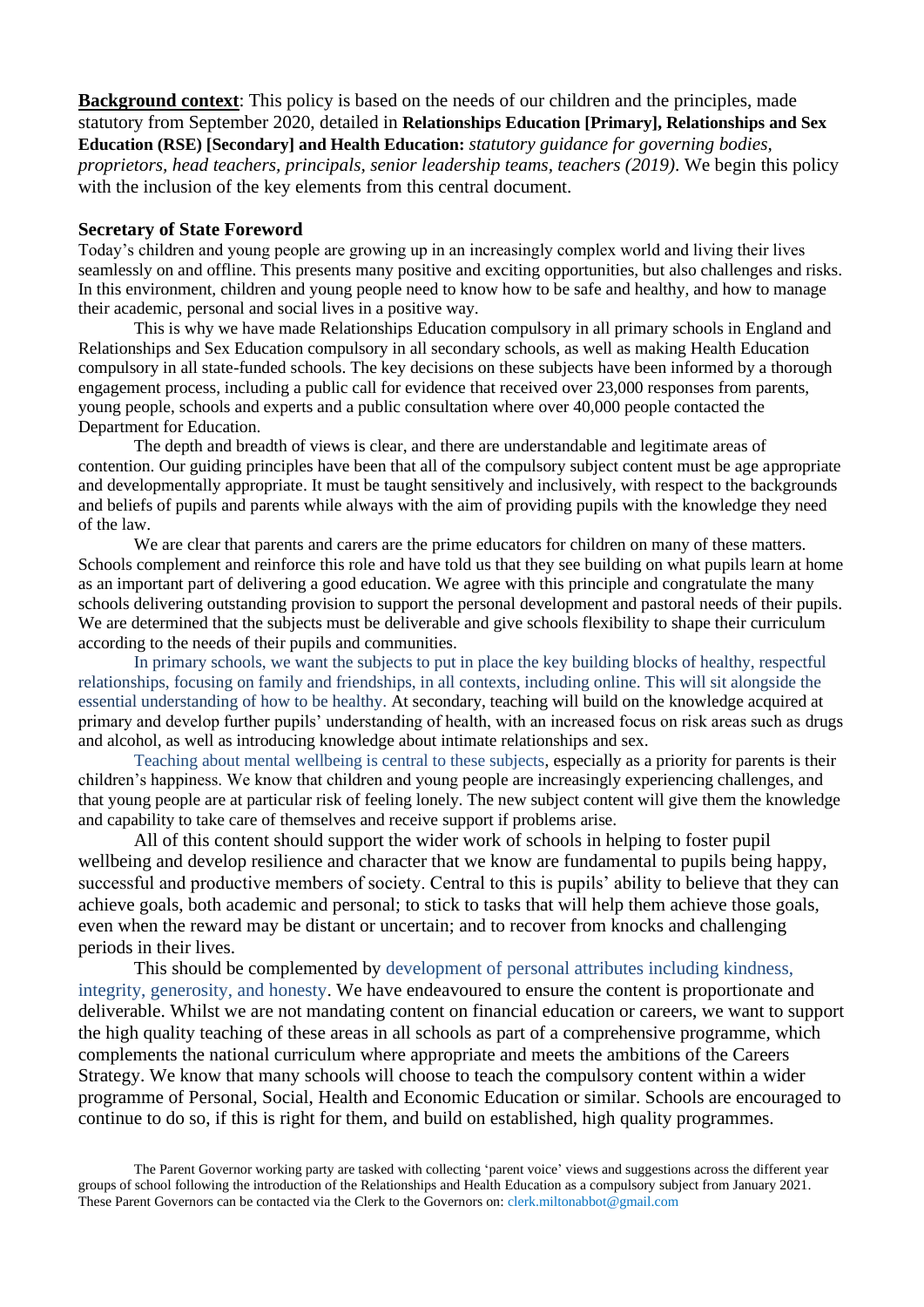These subjects represent a huge opportunity to help our children and young people develop. The knowledge and attributes gained will support their own, and others', wellbeing and attainment and help young people to become successful and happy adults who make a meaningful contribution to society.

## **DFE legislative summary**

This is the summary from statutory guidance from the Department for Education issued under Section 80A of the Education Act 2002 and section 403 of the Education Act 1996 – further details are in Annex A of that document.

Schools must have regard to the guidance, and where they depart from those parts of the guidance which state that they should (or should not) do something they will need to have good reasons for doing so. This document contains information on what schools should do and sets out the legal duties with which schools must comply when teaching **Relationships Education**, Relationships and Sex Education (RSE) and Health Education. This statutory guidance applies to all schools, including:

- governing bodies of maintained schools;
- teachers, other school staff and school nurses;
- head teachers, principals and senior leadership teams;

• for reference for relevant local authority staff.

Guidance on Health Education does not apply to independent schools, which must meet the Independent School Standards as set out in the Education (Independent School Standards) Regulations 2014. However, they may find the sections on Health Education helpful. It does, however, apply to academies and free schools.

This guidance replaces the Sex and Relationship Education guidance (2000). This guidance will be reviewed three years from first required teaching (September 2020) and every three years after that point.

The guidance should be read in conjunction with:

• Keeping Children Safe in Education (statutory guidance)

• Respectful School Communities: Self Review and Signposting Tool (a tool to support a whole school approach that promotes respect and discipline)

• Behaviour and Discipline in Schools (advice for schools, including advice for appropriate behaviour between pupils)

- Equality Act 2010 and schools
- SEND code of practice: 0 to 25 years (statutory guidance)
- Alternative Provision (statutory guidance)
- Mental Health and Behaviour in Schools (advice for schools)
- Preventing and Tackling Bullying (advice for schools, including advice on cyberbullying)
- Sexual violence and sexual harassment between children in schools (advice for schools)

• The Equality and Human Rights Commission Advice and Guidance (provides advice on avoiding discrimination in a variety of educational contexts)

• Promoting Fundamental British Values as part of SMSC in schools (guidance for maintained schools on promoting basic important British values as part of pupils' spiritual, moral, social and cultural (SMSC)

• SMSC requirements for independent schools (guidance for independent schools on how they should support pupils' spiritual, moral, social and cultural development).

• National Citizen Service guidance for schools

The duties on schools in this area are set out in legislation. The Relationships Education, Relationships and Sex Education and Health Education (England) Regulations 2019, made under sections 34 and 35 of the Children and Social Work Act 2017, make **Relationships Education compulsory for all pupils receiving primary education** and Relationships and Sex Education (RSE) compulsory for all pupils receiving secondary education. They also make Health Education compulsory in all schools except independent schools. DfE guidance also sets out both the rights of parents/carers to withdraw pupils from sex education (but not Relationships or Health Education) and the process that Headteachers should follow in considering a request from a parent. Parents have the right to request that their child be withdrawn from some or all of sex education delivered as part of statutory RSE.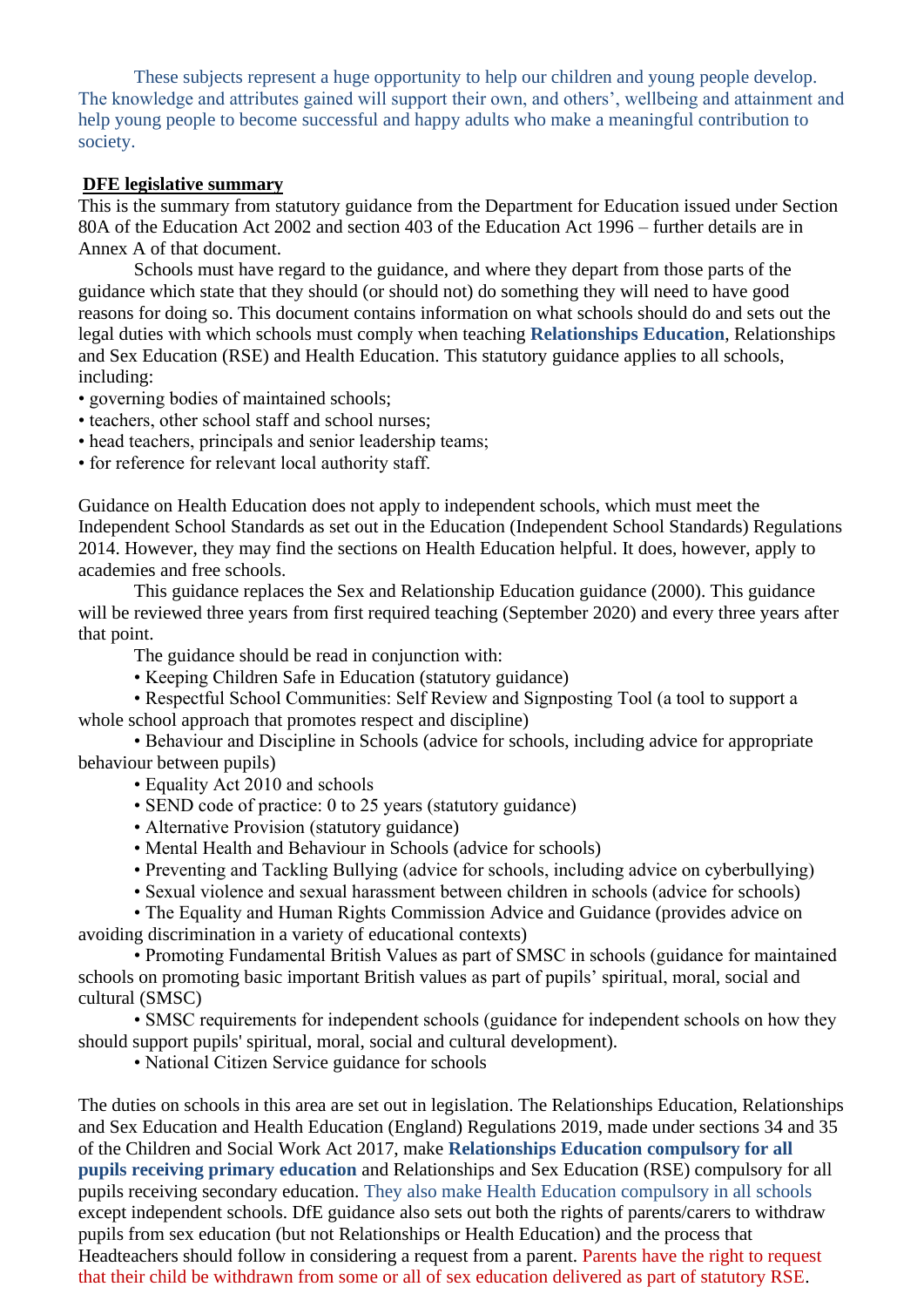## **Our Relationship and Health Education Policy - introduction**

**We firmly believe that an understanding for all pupils of healthy relationships, acceptable behaviour and the right of everyone to equal treatment will help ensure that pupils treat each other well and go on to be respectful and kind adults.** 

All Primary Schools must have in place a written policy, such as this, for 'Relationships Education', which is required teaching from September 2020. We have combined these two areas to name our policy 'Relationships and Health Education.' Schools must consult parents in developing and reviewing their policy, which is led by Parent Governors; we seek to ensure our policy meets the needs of pupils and parents and reflects the community we serve. Adhering to the principles of the DfE's statutory guidance (see above), at Milton Abbot School we know that education plays an important part in preparing pupils to embrace the challenges of creating a happy and successful adult life. We know pupils need knowledge that will enable them to make informed decisions about their wellbeing, health and relationships and to build their self-efficacy. Pupils will also put this knowledge into practice as they develop the capacity to make sound decisions when facing risks, challenges and complex contexts. Everyone faces difficult situations in their lives. Maintained schools are required to provide a curriculum, which is broad and balanced in accordance with Section 78 of the Education Act 2002 and so we wish to educate our pupils to:

• develop resilience

.

- to know how and when to ask for help
- to know where to access support.
- to prepare them for the responsibilities and experiences of life in British society

**Core Values**: At Milton Abbot School, we will seek to promote the spiritual, moral, social, cultural, mental and physical development of pupils, at school and in society. Effective teaching in these subjects will ensure that core knowledge is broken down into units of manageable size and communicated clearly to pupils, in a carefully sequenced way, within a planned programme or within lessons. Teaching will include sufficient well-chosen opportunities and contexts for pupils to embed new knowledge so that it can be used confidently in real life situations. We will work openly with secondary colleagues to help ensure a smooth transition between primary and secondary phases.

**Curriculum Design and Delivery: 'Teaching the fundamental building blocks'**: We will deliver 'Relationships and Health Education' as part of our timetable on a half-termly basis, alternating with Religious Education (RE). It will be known as Relationships and Health Education or abbreviated to RHE at times, but always ensuring pupils know what these initials stand for. It is important to us that class teachers lead all learning when it comes to Relationships and Health Education because in the school environment, they know the children best.

We also deliver ongoing messages throughout the school day regarding the different ways to build and maintain positive relationships. This culture is also led by the Headteacher through regular assemblies that promote different ways to build mutually respectful relations with others and how to maintain personal boundaries and good levels of health, both mental and physical.

**Health Education** requirements are also compulsory and will also be taught as distinct lessons in accordance with the curriculum overview. The key headings will be taught in lessons but will be referred to throughout the academic year as appropriate to the child's age and year group.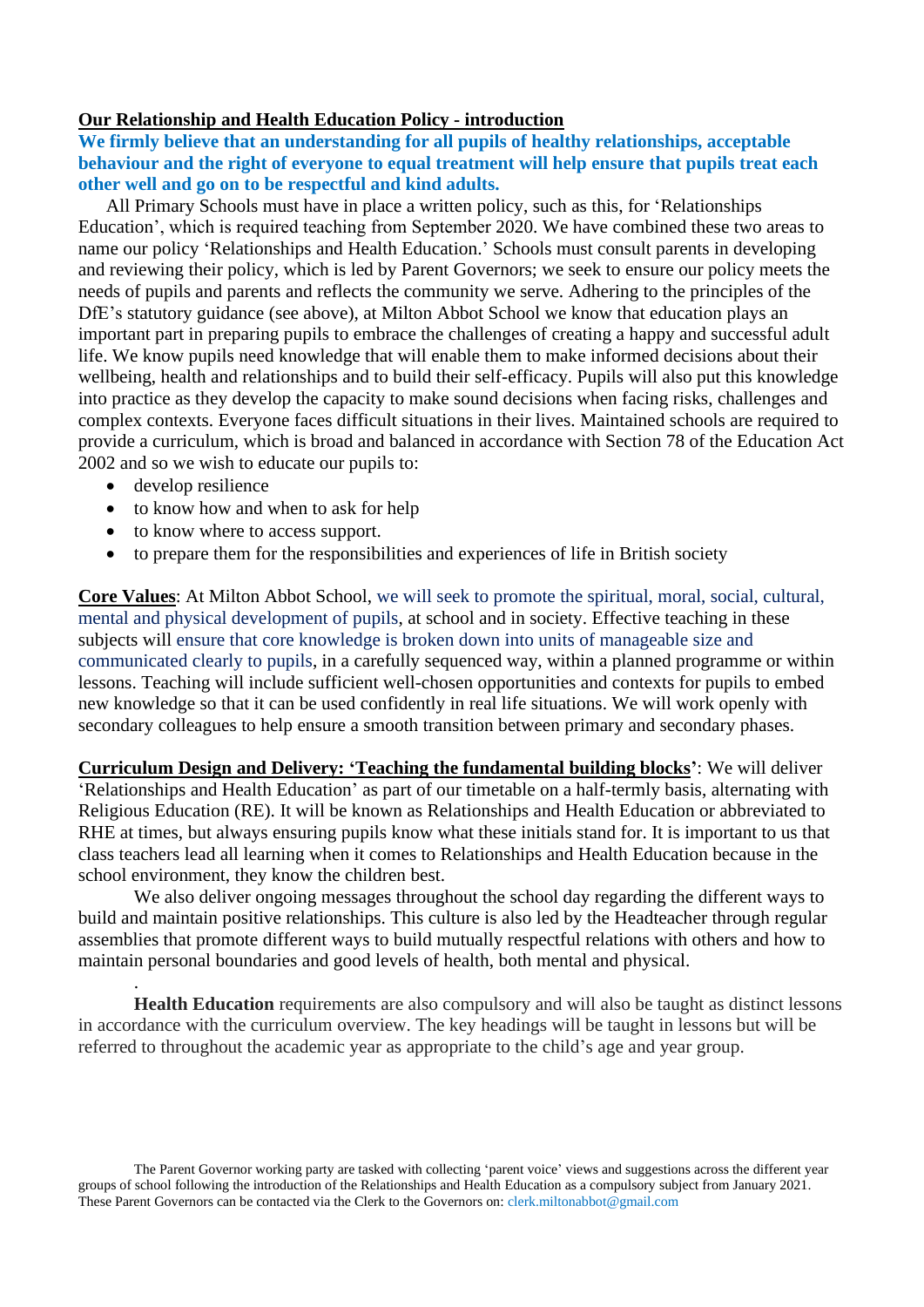## **Overview of subject content for Relationships Education**

|                     | By the end of the Primary Phase pupils should know:                                                                                                                                                               |
|---------------------|-------------------------------------------------------------------------------------------------------------------------------------------------------------------------------------------------------------------|
|                     | that families are important for children growing up because they can give love, security and<br>$\bullet$                                                                                                         |
|                     | stability                                                                                                                                                                                                         |
|                     | the characteristics of healthy family life, commitment to each other, including in times of<br>$\bullet$                                                                                                          |
|                     | difficulty, protection and care for children and other family members, the importance of                                                                                                                          |
|                     | spending time together and sharing each other's lives                                                                                                                                                             |
|                     | that others' families, either in school or in the wider world, sometimes look different from their<br>$\bullet$<br>family, but that they should respect those differences and know that other children's families |
| <b>Families and</b> | are also characterised by love and care                                                                                                                                                                           |
| people who care     | that stable, caring relationships, which may be of different types, are at the heart of happy<br>$\bullet$                                                                                                        |
| for me              | families, and are important for children's security as they grow up                                                                                                                                               |
|                     | that marriage represents a formal and legally recognised commitment of two people to each<br>$\bullet$                                                                                                            |
|                     | other which is intended to be lifelong                                                                                                                                                                            |
|                     | how to recognise if family relationships are making them feel unhappy or unsafe, and how to<br>$\bullet$                                                                                                          |
|                     | seek help or advice from others if needed                                                                                                                                                                         |
|                     | Note from DfE: Marriage in England and Wales is available to both opposite sex and same sex                                                                                                                       |
|                     | couples. The Marriage (Same Sex Couples) Act 2013 extended marriage to same sex couples in<br>England and Wales. The ceremony through which a couple get married may be civil or religious.                       |
|                     | how important friendships are in making us feel happy and secure, and how people choose and<br>$\bullet$                                                                                                          |
|                     | make friends                                                                                                                                                                                                      |
|                     | the characteristics of friendships, including mutual respect, truthfulness, trustworthiness,<br>$\bullet$                                                                                                         |
|                     | loyalty, kindness, generosity, trust, sharing interests and experiences and support with problems                                                                                                                 |
|                     | and difficulties                                                                                                                                                                                                  |
| <b>Caring</b>       | that healthy friendships are positive and welcoming towards others, and do not make others feel<br>$\bullet$                                                                                                      |
| friendships         | lonely or excluded                                                                                                                                                                                                |
|                     | that most friendships have ups and downs, and that these can often be worked through so that<br>$\bullet$                                                                                                         |
|                     | the friendship is repaired or even strengthened, and that resorting to violence is never right                                                                                                                    |
|                     | how to recognise who to trust and who not to trust, how to judge when a friendship is making<br>$\bullet$<br>them feel unhappy or uncomfortable, managing conflict, how to manage these situations and            |
|                     | how to seek help or advice from others, if needed                                                                                                                                                                 |
|                     | the importance of respecting others, even when they are very different from them (for example,<br>$\bullet$                                                                                                       |
|                     | physically, in character, personality or backgrounds), or make different choices or have                                                                                                                          |
|                     | different preferences or beliefs                                                                                                                                                                                  |
|                     | practical steps they can take in a range of different contexts to improve or support respectful<br>$\bullet$                                                                                                      |
|                     | relationships                                                                                                                                                                                                     |
| <b>Respectful</b>   | the conventions of courtesy and manners<br>٠                                                                                                                                                                      |
| relationships       | the importance of self-respect and how this links to their own happiness<br>٠<br>that in school and in wider society they can expect to be treated with respect by others, and that                               |
|                     | in turn they should show due respect to others, including those in positions of authority                                                                                                                         |
|                     | about different types of bullying (including cyberbullying), the impact of bullying,<br>$\bullet$                                                                                                                 |
|                     | responsibilities of bystanders (primarily reporting bullying to an adult) and how to get help                                                                                                                     |
|                     | what a stereotype is, and how stereotypes can be unfair, negative or destructive<br>$\bullet$                                                                                                                     |
|                     | the importance of permission-seeking and giving in relationships with friends, peers and adults<br>$\bullet$                                                                                                      |
|                     | that people sometimes behave differently online, including by pretending to be someone they<br>$\bullet$                                                                                                          |
|                     | are not                                                                                                                                                                                                           |
|                     | that the same principles apply to online relationships as to face-to-face relationships, including<br>$\bullet$                                                                                                   |
| Online              | the importance of respect for others online including when we are anonymous                                                                                                                                       |
| relationships       | the rules and principles for keeping safe online, how to recognise risks, harmful content and<br>$\bullet$                                                                                                        |
|                     | contact, and how to report them                                                                                                                                                                                   |
|                     | how to critically consider their online friendships and sources of information including<br>$\bullet$<br>awareness of the risks associated with people they have never met                                        |
|                     | how information and data is shared and used online<br>$\bullet$                                                                                                                                                   |
|                     |                                                                                                                                                                                                                   |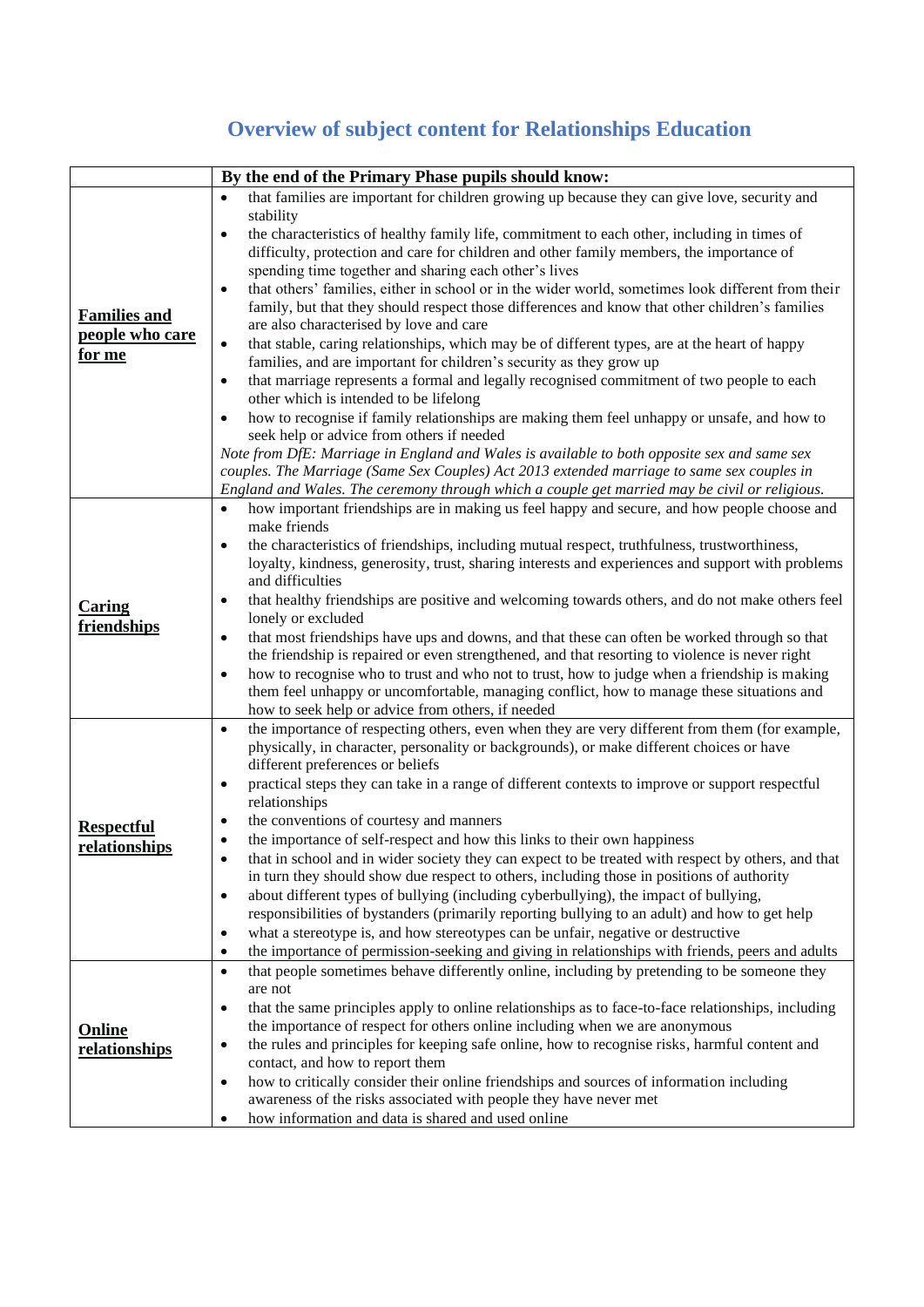|                   | what sorts of boundaries are appropriate in friendships with peers and others (including in a<br>$\bullet$<br>digital context)                                                           |
|-------------------|------------------------------------------------------------------------------------------------------------------------------------------------------------------------------------------|
|                   | about the concept of privacy and the implications of it for both children and adults; including<br>$\bullet$<br>that it is not always right to keep secrets if they relate to being safe |
|                   | that each person's body belongs to them, and the differences between appropriate and<br>$\bullet$                                                                                        |
| <b>Being safe</b> | inappropriate or unsafe physical, and other, contact                                                                                                                                     |
|                   | how to respond safely and appropriately to adults they may encounter (in all contexts, including<br>$\bullet$<br>online) whom they do not know                                           |
|                   | how to recognise and report feelings of being unsafe or feeling bad about any adult<br>$\bullet$                                                                                         |
|                   | how to ask for advice or help for themselves or others, and to keep trying until they are heard<br>٠                                                                                     |
|                   | how to report concerns or abuse, and the vocabulary and confidence needed to do so<br>$\bullet$                                                                                          |
|                   | where to get advice, for example family, school or other sources                                                                                                                         |

## **Overview of National Curriculum statutory subject content for Ks 1 & 2 linked to 'Relationship and Health Education.'**

We will design our curriculum to ensure that Relationships and Health Education complement existing national curriculum subjects and whole school approaches to wellbeing and health. For example, health education will complement what is taught through PE by developing core knowledge and broader understanding that enables people to lead healthy, active lives.

| <b>Science</b>           | At key stages 1 and 2, the national curriculum for science includes teaching about<br>the main external parts of the body and changes to the human body as it grows from<br>birth to old age, including puberty, listed as follows:<br>describe the life process of reproduction in some plants and animals (Year 5).<br>describe the changes as humans develop to old age (Year 5).<br>recognise that living things produce offspring of the same kind, but normally offspring<br>vary and are not identical to their parents (Year 6)               |
|--------------------------|-------------------------------------------------------------------------------------------------------------------------------------------------------------------------------------------------------------------------------------------------------------------------------------------------------------------------------------------------------------------------------------------------------------------------------------------------------------------------------------------------------------------------------------------------------|
| <b>Computing</b>         | The national curriculum for computing aims to ensure that all pupils can understand<br>and apply the fundamental principles and concepts of computer science, including<br>logic, algorithms and data representation. It also covers e-safety, with progression<br>in the content to reflect the different and escalating risks that young people face as<br>they get older. This includes how to use technology safely, responsibly, respectfully<br>and securely, how to keep personal information private, and where to go for help<br>and support |
| $\overline{\mathbf{PE}}$ | The national curriculum for PE aims to ensure that pupils develop competence to<br>excel in a broad range of physical activities, are physically active for sustained<br>periods of time, engage in competitive sport and activities and lead healthy, active<br>lives                                                                                                                                                                                                                                                                                |

The Parent Governor working party are tasked with collecting 'parent voice' views and suggestions across the different year groups of school following the introduction of the Relationships and Health Education as a compulsory subject from January 2021. These Parent Governors can be contacted via the Clerk to the Governors on: clerk.miltonabbot@gmail.com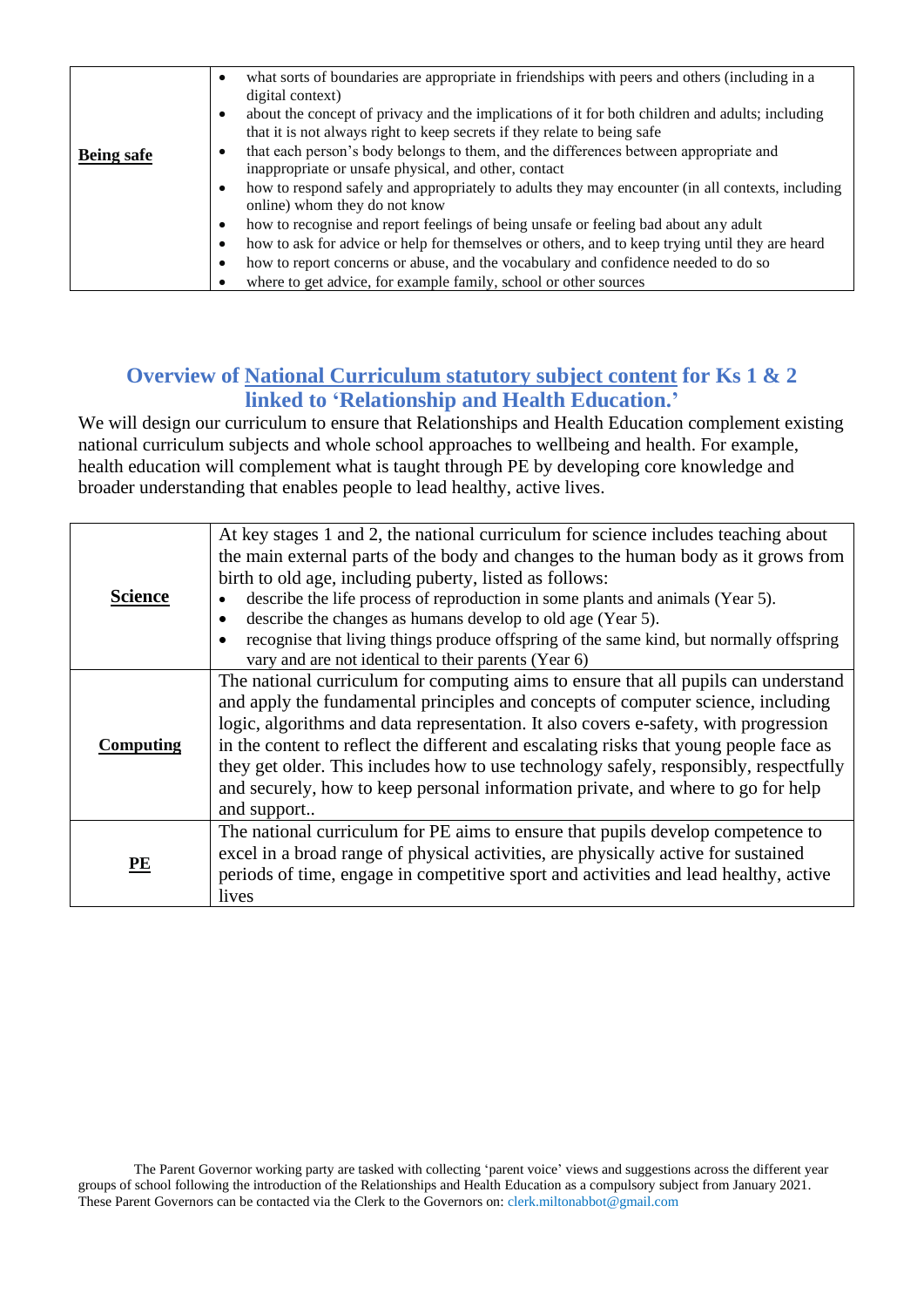**Overview of subject content for Health Education (physical and mental) Health Education (Physical Health and Mental Wellbeing):** The focus for Health Education at the Primary School Phase is on teaching the characteristics of good physical health and mental wellbeing. We want our children to be clear that mental wellbeing is a normal part of daily life, in the same way as physical health, which starts with pupils being taught about the benefits and importance of daily exercise, good nutrition and sufficient sleep. We then give pupils the language and knowledge to understand the normal range of emotions that everyone experiences, so that they learn to articulate how they are feeling, develop the language to talk about their bodies, health and emotions and judge whether what they are feeling and how they are behaving is appropriate and proportionate for the situations that they experience. Emphasis should be given to the positive two-way relationship between good physical health and good mental wellbeing, and the benefits to mental wellbeing of physical exercise and time spent outdoors, and the benefits of rationing time spent online and the risks of excessive use of electronic devices. In later primary school, pupils will be taught why social media, computer games and online gaming have age restrictions and they will be equipped to manage common difficulties encountered online. Our firm foundation in the benefits and characteristics of good health and wellbeing will enable teachers to talk about isolation, loneliness, unhappiness, bullying and the negative impact of poor health and wellbeing.

| Core areas                   | By the end of the Primary Phase pupils should know:                                                                                                                                                                                                                                                                                                                                                                                                                                                                                                                                                                                                                                                                                                                                                                                                                                                                                                                                                                                                                                                                                                                                                                                                                                                                                                                                                                                                                                                                                                                                                                                                                                                |  |  |  |  |
|------------------------------|----------------------------------------------------------------------------------------------------------------------------------------------------------------------------------------------------------------------------------------------------------------------------------------------------------------------------------------------------------------------------------------------------------------------------------------------------------------------------------------------------------------------------------------------------------------------------------------------------------------------------------------------------------------------------------------------------------------------------------------------------------------------------------------------------------------------------------------------------------------------------------------------------------------------------------------------------------------------------------------------------------------------------------------------------------------------------------------------------------------------------------------------------------------------------------------------------------------------------------------------------------------------------------------------------------------------------------------------------------------------------------------------------------------------------------------------------------------------------------------------------------------------------------------------------------------------------------------------------------------------------------------------------------------------------------------------------|--|--|--|--|
| <b>Mental</b><br>wellbeing   | • that mental wellbeing is a normal part of daily life, in the same way as physical health.<br>• that there is a normal range of emotions (e.g. happiness, sadness, anger, fear, surprise,<br>nervousness) and scale of emotions that all humans experience in relation to different<br>experiences and situations.<br>• how to recognise and talk about their emotions, including having a varied vocabulary of<br>words to use when talking about their own and others' feelings.<br>• how to judge whether what they are feeling and how they are behaving is appropriate and<br>proportionate.<br>• the benefits of physical exercise, time outdoors, community participation, voluntary and<br>service-based activity on mental wellbeing and happiness.<br>· simple self-care techniques, including the importance of rest, time spent with friends and<br>family and the benefits of hobbies and interests.<br>· isolation and loneliness can affect children and that it is very important for children to<br>discuss their feelings with an adult and seek support.<br>• that bullying (including cyberbullying) has a negative and often lasting impact on mental<br>wellbeing.<br>• where and how to seek support (including recognising the triggers for seeking support),<br>including whom in school they should speak to if they are worried about their own or<br>someone else's mental wellbeing or ability to control their emotions (including issues<br>arising online).<br>• it is common for people to experience mental ill health. For many people who do, the<br>problems can be resolved if the right support is made available, especially if accessed early<br>enough. |  |  |  |  |
| Internet safety<br>and harms | • that for most people the internet is an integral part of life and has many benefits.<br>• about the benefits of rationing time spent online, the risks of excessive time spent on<br>electronic devices and the impact of positive and negative content online on their own and<br>others' mental and physical wellbeing.<br>• how to consider the effect of their online actions on others and know how to recognise<br>and display respectful behaviour online and the importance of keeping personal<br>information private.<br>• why social media, some computer games and online gaming, for example, are age<br>restricted.<br>• that the internet can also be a negative place where online abuse, trolling, bullying and<br>harassment can take place, which can have a negative impact on mental health. • how to be<br>a discerning consumer of information online including understanding that information,<br>including that from search engines, is ranked, selected and targeted.<br>• where and how to report concerns and get support with issues online.                                                                                                                                                                                                                                                                                                                                                                                                                                                                                                                                                                                                                        |  |  |  |  |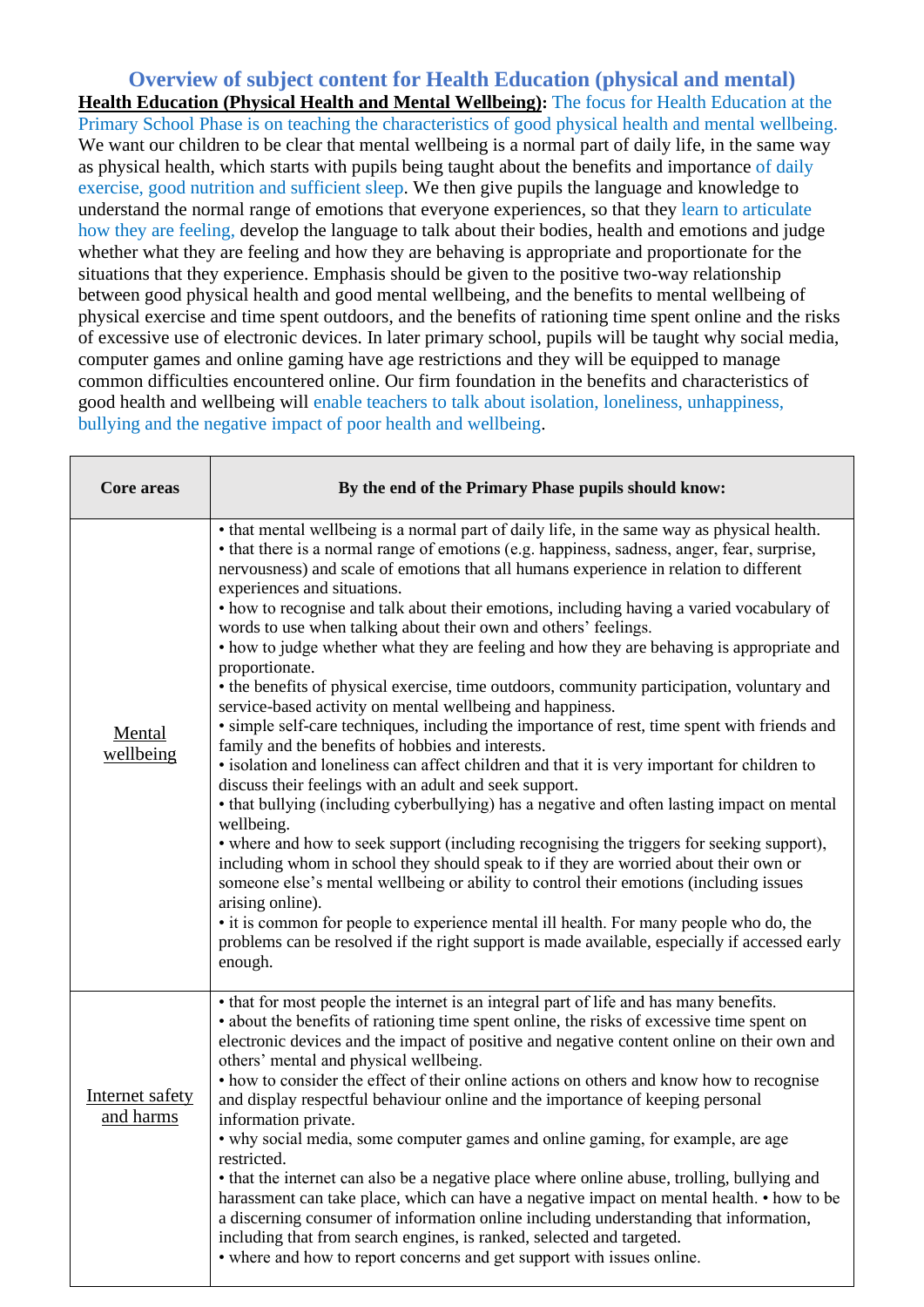| Physical health<br>and fitness | • the characteristics and mental and physical benefits of an active lifestyle.<br>• the importance of building regular exercise into daily and weekly routines and how to<br>achieve this; for example walking or cycling to school, a daily active mile or other forms of<br>regular, vigorous exercise.<br>• the risks associated with an inactive lifestyle (including obesity).<br>• how and when to seek support including which adults to speak to in school if they are<br>worried about their health.                                                                                                                                                                                                                                   |
|--------------------------------|-------------------------------------------------------------------------------------------------------------------------------------------------------------------------------------------------------------------------------------------------------------------------------------------------------------------------------------------------------------------------------------------------------------------------------------------------------------------------------------------------------------------------------------------------------------------------------------------------------------------------------------------------------------------------------------------------------------------------------------------------|
| <b>Healthy eating</b>          | • what constitutes a healthy diet (including understanding calories and other nutritional<br>content).<br>• the principles of planning and preparing a range of healthy meals. • the characteristics of<br>a poor diet and risks associated with unhealthy eating (including, for example, obesity and<br>tooth decay) and other behaviours (e.g. the impact of alcohol on diet or health).                                                                                                                                                                                                                                                                                                                                                     |
| Drugs, alcohol<br>and tobacco  | • the facts about legal and illegal harmful substances and associated risks, including<br>smoking, alcohol use and drug-taking.                                                                                                                                                                                                                                                                                                                                                                                                                                                                                                                                                                                                                 |
| Health and<br>prevention       | • how to recognise early signs of physical illness, such as weight loss, or unexplained<br>changes to the body.<br>• about safe and unsafe exposure to the sun, and how to reduce the risk of sun damage,<br>including skin cancer.<br>• the importance of sufficient good quality sleep for good health and that a lack of sleep can<br>affect weight, mood and ability to learn.<br>• about dental health and the benefits of good oral hygiene and dental flossing, including<br>regular check-ups at the dentist.<br>• about personal hygiene and germs including bacteria, viruses, how they are spread and<br>treated, and the importance of handwashing.<br>• the facts and science relating to allergies, immunisation and vaccination. |
| Basic first aid                | • how to make a clear and efficient call to emergency services if necessary.<br>• concepts of basic first-aid, for example dealing with common injuries, including head<br>injuries.                                                                                                                                                                                                                                                                                                                                                                                                                                                                                                                                                            |
| Changing<br>adolescent body    | • key facts about puberty and the changing adolescent body, particularly from age 9<br>through to age 11, including physical and emotional changes.<br>• about menstrual wellbeing including the key facts about the menstrual cycle.                                                                                                                                                                                                                                                                                                                                                                                                                                                                                                           |

**Pupil Questions**: Primary-age pupils will often ask their teachers questions which may go beyond what is set out for Relationships Education. At Milton Abbot School, we seek to answer questions sensitively and in an age-appropriate manner at the time of asking, with the thinking behind this supported by the DfE: "Given ease of access to the internet, children whose questions go unanswered may turn to inappropriate sources of information." However, some questions may require additional time to answer, rather than rushing to an answer, so as to give the required amount of thought to a question. Indeed, some questions may require an answer when the lesson has finished rather than in front of the whole class. School will communicate with home as appropriate when considering such questions, so family can support or be aware of possible concerns or questions their child is beginning to form. If a question should raise Safeguarding concerns, then the class teacher will follow the procedures in school as laid out in our Child Protection and Safeguarding Policy.

Teachers will have the opportunity to request support and training in answering. Sometimes an individual child will ask an explicit or difficult question in the classroom. Questions do not have to be answered and can be addressed later. This school believes that individual teachers must use their skill and discretion in these situations and be supported in doing so with training and opportunities to share.

### **Equality and Inclusion – Every Child Achieving**: High quality teaching that is differentiated and

personalised will be the starting point to ensure accessibility, as we seek to maintain the same high standards and the same high expectations of the quality of pupils' work in **al**l curriculum areas. A strong 'Relationships and Health Education curriculum will build on the knowledge pupils have previously acquired, including in other subjects, with regular feedback provided on pupil progress. Lessons are planned to ensure that pupils of differing abilities, including the most able, are suitably challenged and assessments are used to identify pupil progress and where pupils need extra support or intervention, as we seek to deliver content that is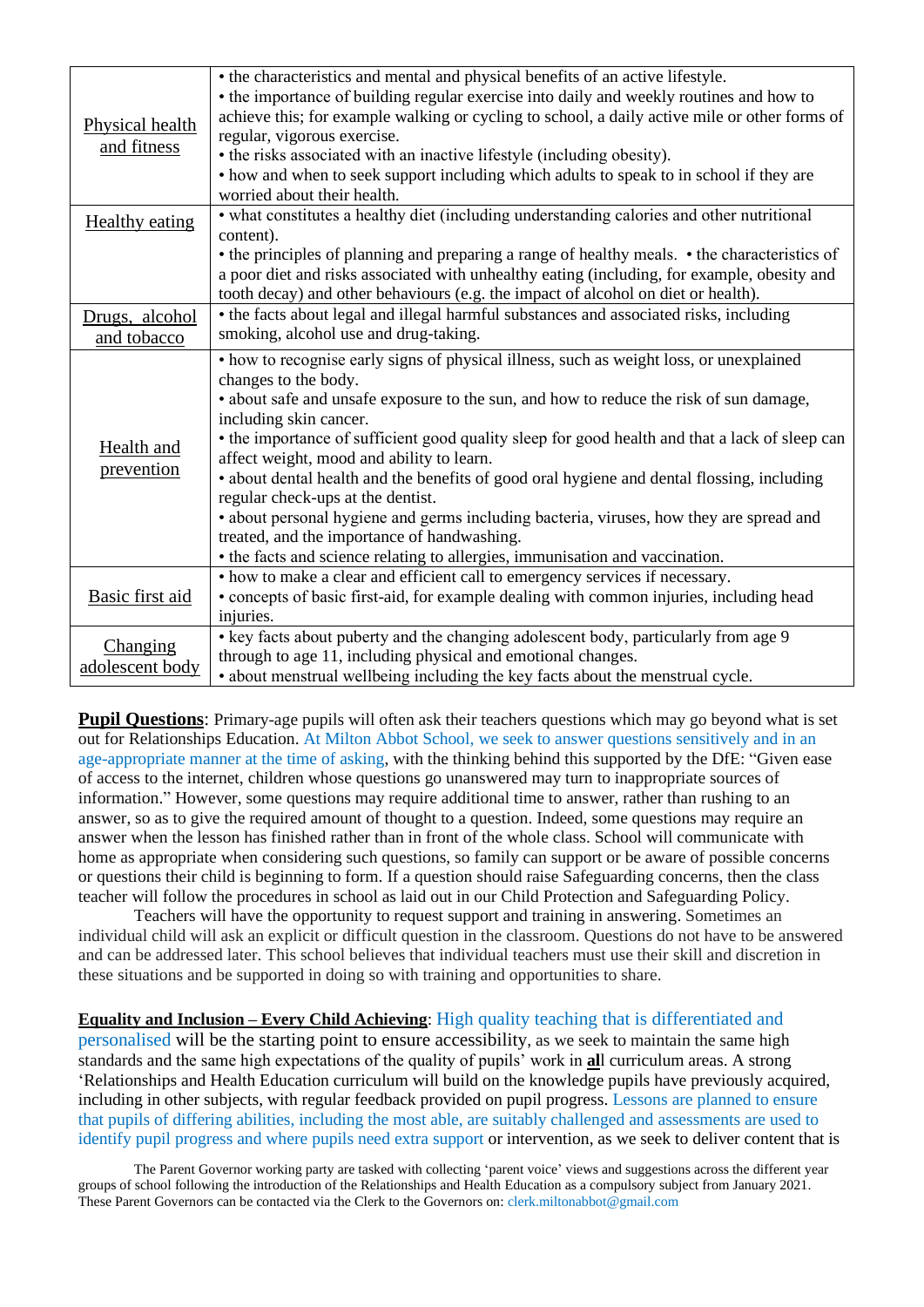accessible to all pupils. This has special resonance in terms of SEND pupils, who are recognised nationally as a vulnerable group when it comes to forming safe relationships. Indeed, we recognise that some pupils are more vulnerable to exploitation, bullying and other issues due to the nature of their SEND and that Relationships Education can also be particularly important subjects for some pupils; for example those with Social, Emotional and Mental Health needs or learning disabilities. Such factors are taken into consideration in our curriculum design and teaching. +Meeting these objectives will require a graduated, age-appropriate programme of Relationships Education. Children of the same age may be developmentally at different stages, leading to differing types of questions or behaviours. Teaching methods will take account of these differences (including when they are due to specific special educational needs or disabilities) and the potential for discussion on a one-to-one basis or in small groups. RSE involves consideration of a number of sensitive issues about which different people may hold strong and varying views. The school's approach to RSE will be balanced and take account of, and be sensitive to, different viewpoints but will not be based on personal bias.

As expected of all schools, when teaching these subjects, the religious background of all pupils will be taken into account when planning teaching, so that the topics that are included in the core content in this guidance are appropriately handled. We will ensure they comply with the relevant provisions of the Equality Act 2010, under which religion or belief are amongst the protected characteristics. We are always mindful to make any reasonable adjustments to alleviate disadvantage and be mindful of the SEND Code of Practice (0-25) when planning for Relationships and Health Education, such as "Preparing for adulthood" outcomes set out in section 7.38.

We will promote a positive culture based on mutual respect and tolerance, seeking in all our actions to foster healthy and respectful peer-to-peer communication and behaviour between boys and girls, and provide an environment, which challenges perceived limits on pupils based on their gender or any other characteristic.

We are determined to challenge notions of everyday sexism, misogyny, homophobia and gender stereotypes and take positive action to build a culture where these are not tolerated, and any occurrences are identified and tackled. Staff have an important role to play in modelling positive behaviours. Our pastoral and behaviour policies should support all pupils and the Governing Body has a key role in supervising and challenging Milton Abbot School Leaders upon this.

**Parental involvement and the 'Right to Withdrawal'**: We believe that the role of parents, carers and guardians in the development of their children's understanding about relationships is vital. Parents are the first teachers of their children and we know that because they have the most significant influence in enabling their children to grow and mature and to form healthy relationships, good communication and opportunities to ask questions will help increase confidence in the curriculum.

We are committed to working closely with parents, carers and guardians when planning and delivering Relationships and Health Education. We will seek to ensure that parents know what will be taught and when - we will afford every opportunity to making clear the purpose and content of Relationships and Health Education. We have always sought to build a good relationship with parents on these subjects over time and will continue with the new legal framework to invite parents into school to discuss what will be taught, address any concerns and help support parents - reaching out to all parents and recognising that a range of approaches may be needed for doing so.

The Relationships Education, RSE, and Health Education (England) Regulations 2019 have made Relationships Education compulsory in all primary schools. The content set out in the DfE guidance covers everything that primary schools should teach about relationships and health, including puberty. The national curriculum for science also includes subject content in related areas, such as the main external body parts, the human body as it grows from birth to old age (including puberty) and reproduction in some plants and animals (see overview). **Sex education is not compulsory in primary schools** and the content set out in this guidance therefore focuses on Relationships Education and covers everything that primary schools should teach about relationships and health, including puberty. The national curriculum for science also includes subject content in related areas, such as the main external body parts, the human body as it grows from birth to old age (including puberty) and reproduction in some plants and animals. It will be for primary schools to determine whether they need to cover any additional content on sex education to meet the needs of their pupils. Many primary schools already choose to teach some aspects of sex education and will continue to do so, although it is not a requirement.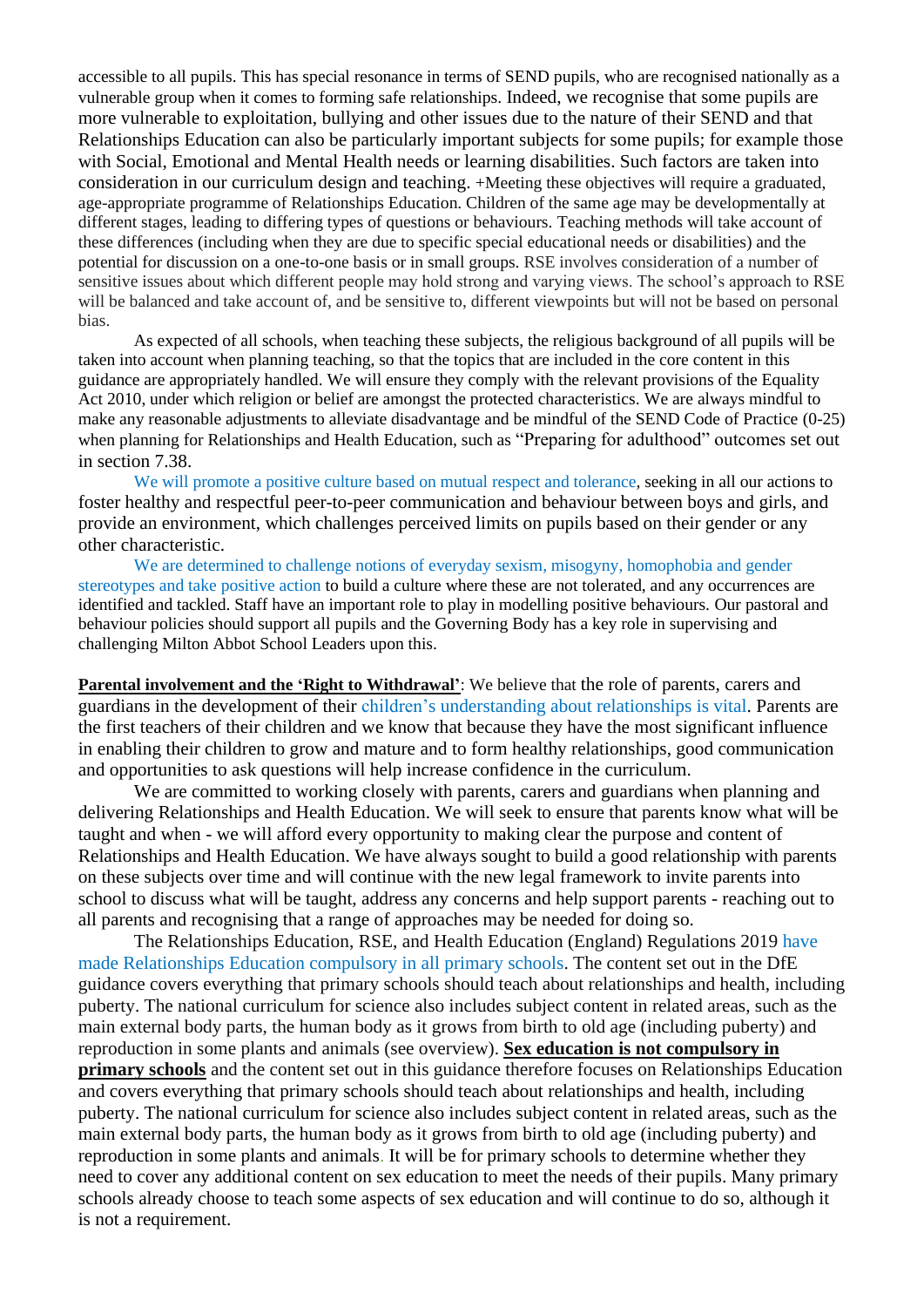**However, the DfE guidance states that it is important that the transition phase before moving to secondary school supports pupils' ongoing emotional and physical development effectively. The department continues to recommend therefore that all primary schools should have a programme tailored to the age and the physical and emotional maturity of the pupils to ensure that both boys and girls are prepared for the changes that adolescence brings and – drawing on knowledge of the human life cycle set out in the national curriculum for science - how a baby is conceived and born.** Primary schools that choose to teach sex education must allow parents a right to withdraw their children. Unlike sex education in RSE at secondary, in primary schools, headteachers must comply with a parent's wish to withdraw their child from sex education beyond the national curriculum for science. We would adhere to this. Schools will also want to recognise the significance of other factors, such as any special educational needs or disabilities of their pupils.

**If a pupil is excused from sex education, it is the school's responsibility to ensure that the pupil receives appropriate, purposeful education during the period of withdrawal. There is no right to withdraw from Relationships Education or Health Education.** 

**Monitoring and Reviewing this policy**: This policy has been drafted by the School Leadership Team in close accordance to DfE statutory guidance (see above). It has then been the focus of a Parent Governor working party to evaluate, correct and agree upon before being published for the wider parent community.

The Governors are then tasked with an annual update of the policy, as required and in deference to any feedback received during the policy's first years of implementation. The Parent Governor working party are tasked with collecting 'parent voice' views and suggestions across the different year groups of school following the introduction of the Relationships and Health Education. These Parent Governors can be contacted via the Clerk to the Governors on: clerk.miltonabbot@gmail.com

However, a formal review should take place every third year to ensure our intent and implementation is effective for our pupils, although Milton Abbot is committed to reviewing on an annual basis for the first three years. Any review will reflect the views of pupils, parents and teachers, ensuring that it meets the needs of all pupils, regardless of background context or need, whether academic, emotional or physical.

Governors will need to ensure that, as well as fulfilling their legal obligations, they should also ensure:

- all pupils make progress in achieving the expected educational outcomes and the quality of provision is subject
- to regular and effective self-evaluation, accountable through the Quality of Learning Committee

• the subjects are well led, effectively managed and well planned, as monitored by the School Leadership team and reported to the Quality of Learning Committee

- teaching is delivered in ways that are accessible to all pupils with SEND (Inclusion Link Governor)
- clear information is provided for parents on the subject content and the right to request that their child is withdrawn
- the subjects are resourced, staffed and timetabled in a way that ensures that the school can fulfil its legal obligations.

Monitoring the quality of the planning and implementation of this policy will be in line with all other subjects at school. There will be a 'deep dive' process once a year to ensure the highest standards of delivery and engagement are in place. We will evaluate against the principles and intent specified in this policy and according to the needs of each class cohort. Feedback will be given to individual teachers and a whole school list of strengths and next steps will be formed. The outcomes of the 'deep dive' will be reported back to the Governors 'Quality of Learning' committee, to ensure the priorities in the above list are met and the school leadership are held accountable for ongoing improvements. This is also in line with all other areas and subjects of the curriculum.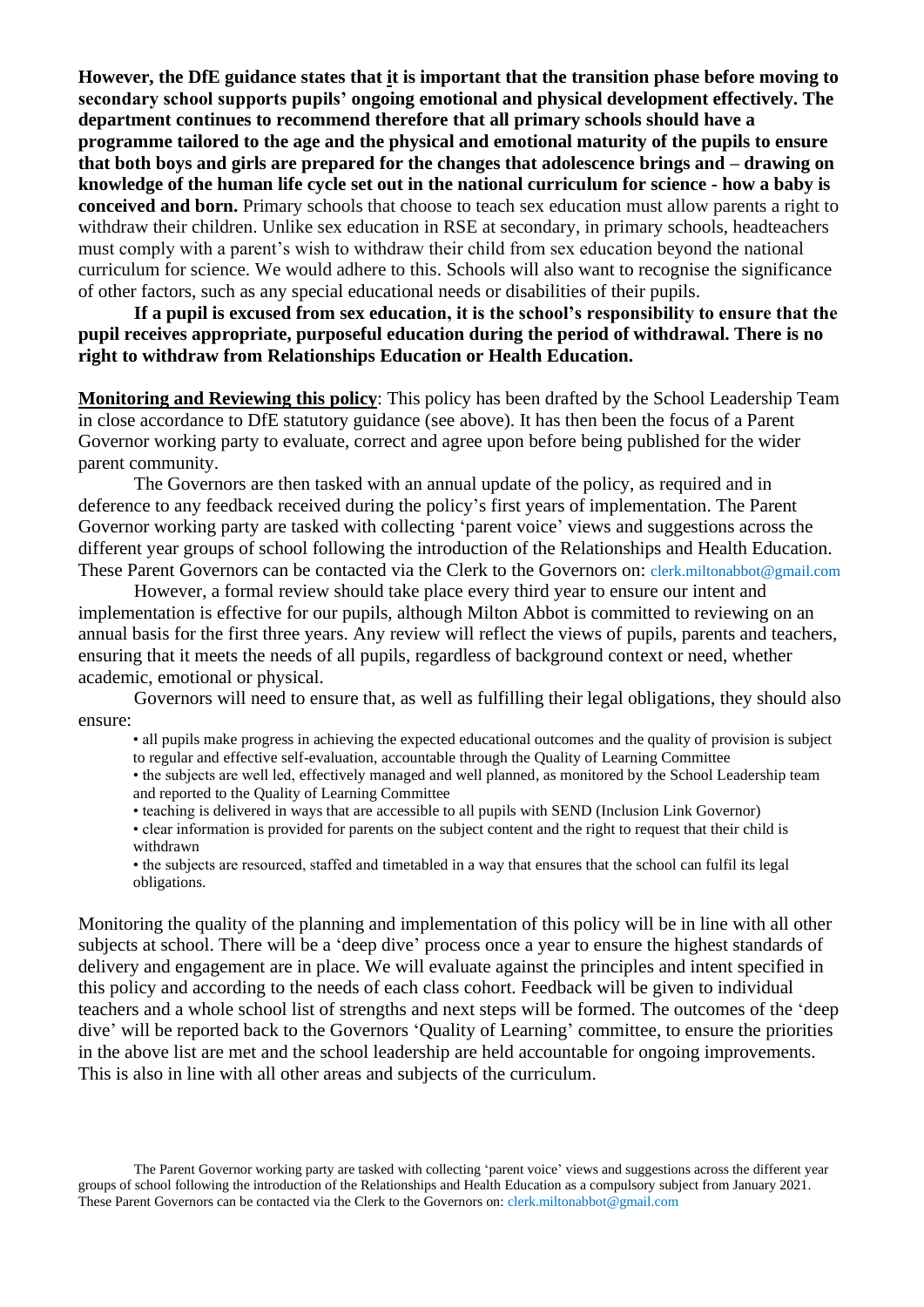**Resources:** There are a lot of excellent resources available, free-of-charge, which schools can draw upon when delivering Relationships and Health Education. Our intention is to review our provision over the summer term and invest ready for September 2020.

We continuously assess each resource that we plan to use to ensure that it is appropriate for the age and maturity of pupils, and sensitive to their needs. We then seek to ensure that we provide examples of the resources we plan to use with parents via our school website or in person during an information evening as this can be reassuring for parents and enables them to continue the conversations started in class at home.

**Safeguarding, reports of abuse and confidentiality:** At the heart of Relationships and Health education is a focus on keeping children safe, and schools can play an important role in preventative education. Keeping Children Safe in Education (KCSiE) sets out that all schools and colleges should ensure children are taught about safeguarding, including how to stay safe online, as part of providing a broad and balanced curriculum. We know that good practice allows children an open forum to discuss potentially sensitive issues. Such discussions can lead to increased safeguarding reports. Children should be made aware of how to raise their concerns or make a report and how any report will be handled. This should include processes when they have a concern about a friend or peer. KCSiE is clear that all staff should know what to do if a pupil tells them that they are being abused or neglected or are witnessing abuse. Staff at Milton Abbot School know how to manage any Safeguarding concerns, as per our Child Protection and Safeguarding Policy.

**Accountability** Key aspects of Relationships Education, RSE and Health Education are in scope for Ofsted inspection; for example, through inspectors' consideration of pupils' personal development, behaviour and welfare; and pupils' spiritual, moral, social and cultural development.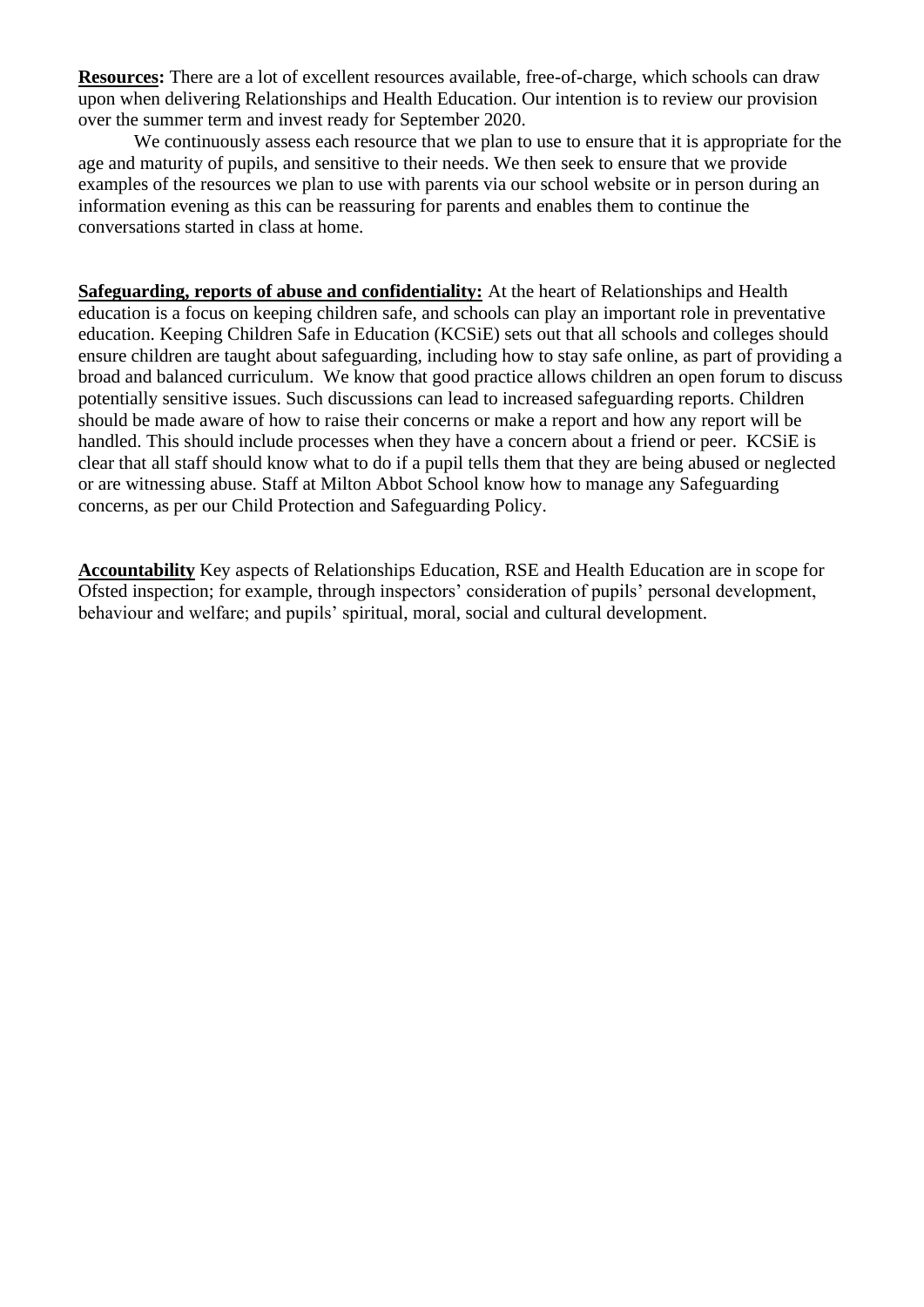## **Relationships and Health Education Overview during the Primary Phase**

**Policy statement: We firmly believe that an understanding for all pupils of healthy relationships, acceptable behaviour and the right for everyone to receive equal treatment will help ensure that pupils treat each other well and go on to be respectful and kind adults (see our Relationships Education Policy, 2019).**

**Core Values**: At Milton Abbot School, we will seek to promote the spiritual, moral, social, cultural, mental and physical development of pupils, at school and in society. Effective teaching in these subjects will ensure that core knowledge is broken down into units of manageable size and communicated clearly to pupils, in a carefully sequenced way, within a planned programme or lessons. Teaching will include sufficient well-chosen opportunities and contexts for pupils to embed new knowledge so that it can be used confidently in real life situations. We will work openly with secondary colleagues to help ensure a smooth transition between primary and secondary phases.

**Overview rationale**: We know that good relationships education is taking place in school all the time – in the classroom, on the playground, in the dinner hall, coming off the bus, etc. We know that good teachers respond, model and teach healthy relationship building all the time and our teaching team is expected to take the time to explore issues raised to help develop strong personal skills and positive attitudes in our pupils. We expect mutual respect between everyone who shares our school. So, this overview presents the planned opportunities to explicitly teach, revisit and explore key objectives to help pupils develop such relationships as they move through the Primary Phase. Other schemes in school support this learning, such as our 'Magic Minds' for developing healthy minds and bodies; Daily Physical Activity (DPA) focuses on the importance of exercise and teamwork; 'Cyber Simon' is the lead character designed to teach children the importance of staying safe online and where to seek advice if anything worries them on an ongoing basis. Year groups cover most themes at the same time so we can lead share assemblies and classes can work together when appropriate and effective to do so. **Overview of main themes**: September 2020 onwards. The overview has been designed to ensure knowledge and skills progress during the year, as well as year on year. This will ensure that all the Relationship Education expectations are met by the end of the Primary Phase.

## **Milton Abbot School - Overview**

| Year           | <b>Autumn</b>                    | <b>Spring</b>            |            | <b>Summer</b>                 |  |
|----------------|----------------------------------|--------------------------|------------|-------------------------------|--|
| group          |                                  |                          |            |                               |  |
|                |                                  |                          |            |                               |  |
| $\mathbf{2}$   |                                  |                          |            | <b>Healthy Eating</b>         |  |
| $\overline{3}$ |                                  |                          |            | Health and prevention         |  |
| $\overline{4}$ | Families and people who care for |                          |            | <b>Basic First Aid</b>        |  |
| 5              | me                               |                          |            | <b>Healthy Eating</b>         |  |
|                |                                  |                          |            | Health and prevention         |  |
|                | Caring friendships               | Respectful relationships | Year 5     | <b>Basic First Aid</b>        |  |
|                | Online relationships & internet  | Being safe               |            | + Mental wellbeing: isolation |  |
|                | safety                           |                          |            | and impact of bullying        |  |
|                |                                  |                          |            | (whilst Y6 explore below)     |  |
| 6              | <b>Mental Wellbeing</b>          |                          |            | <b>Healthy Eating</b>         |  |
|                |                                  |                          | Year $6$ : | <b>Health and prevention</b>  |  |
|                |                                  |                          | age-       | <b>Basic First Aid</b>        |  |
|                |                                  |                          | appropri   | Drugs, alchohol and tobacco   |  |
|                |                                  |                          | ate        | Changing adolescent body      |  |

#### **Relationships and Health Education**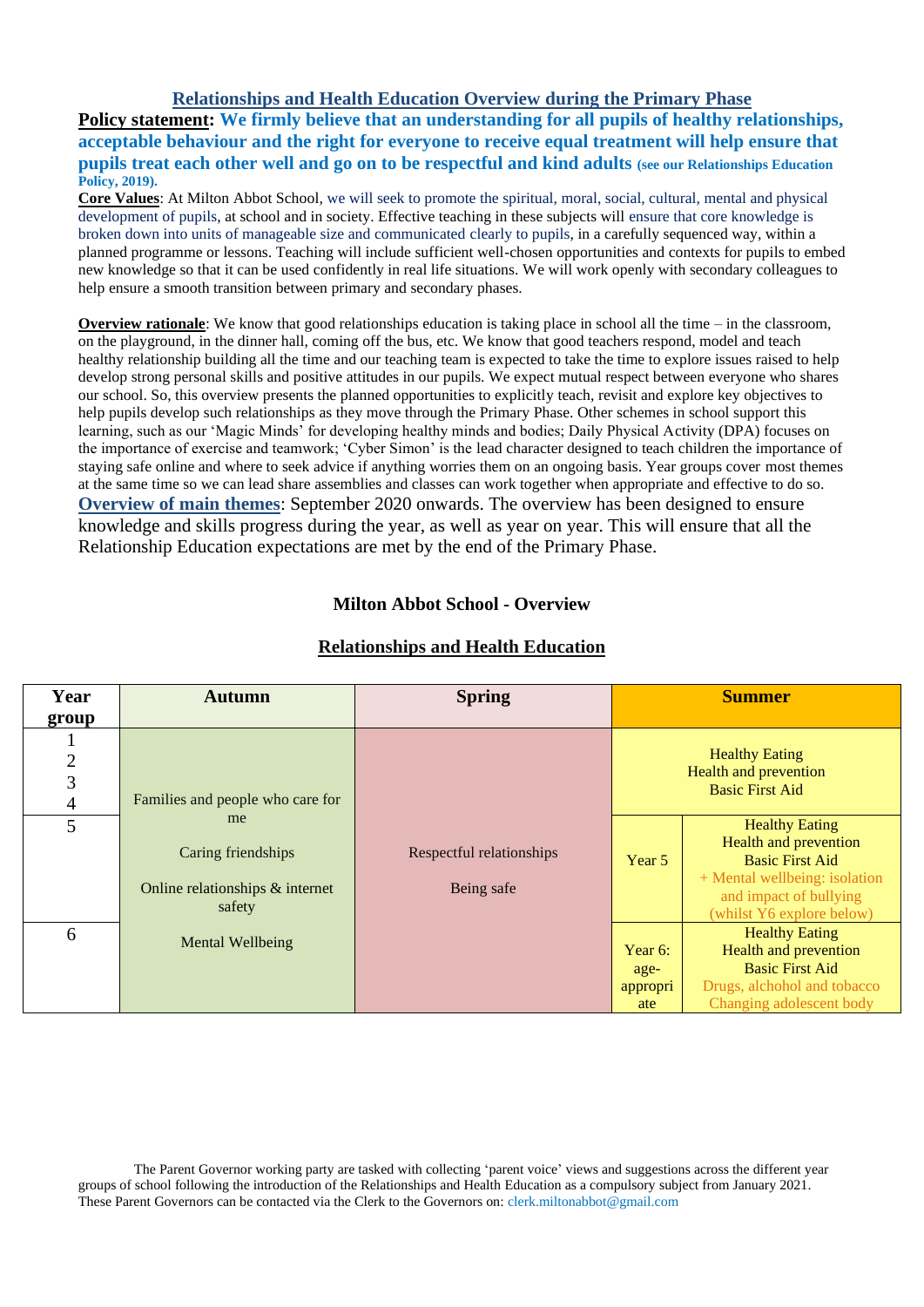| Y                | Autumn                              | <b>Families and people who</b>                                                                                                                                                                                                                                                                                                                                          | <b>Caring friendships:</b>                                                                                                                                                                                                                                                                                                                                        | <b>Online relationships:</b>                                                                                                                                                                                                                                                    | <b>Mental wellbeing:</b>                                                                                                                                                                                                                                  |
|------------------|-------------------------------------|-------------------------------------------------------------------------------------------------------------------------------------------------------------------------------------------------------------------------------------------------------------------------------------------------------------------------------------------------------------------------|-------------------------------------------------------------------------------------------------------------------------------------------------------------------------------------------------------------------------------------------------------------------------------------------------------------------------------------------------------------------|---------------------------------------------------------------------------------------------------------------------------------------------------------------------------------------------------------------------------------------------------------------------------------|-----------------------------------------------------------------------------------------------------------------------------------------------------------------------------------------------------------------------------------------------------------|
| e<br>a<br>r<br>1 |                                     | care for me:<br>Learn that families<br>$\bullet$<br>are important for<br>children growing up<br>because they can give<br>love, security and<br>stability<br>Know the importance<br>of spending time<br>together and sharing<br>each other's lives                                                                                                                       | Know how important<br>$\bullet$<br>friendships are in making us<br>feel happy and secure, and<br>how people choose and make<br>friends<br>Explain that most friendships<br>have ups and downs, and that<br>these can often be worked<br>through so that the friendship<br>is repaired                                                                             | To explore the online<br>$\bullet$<br>world in a caring<br>environment, linking<br>to the analogy of the<br>beach: a great place to<br>explore but there are<br>hidden dangers we<br>must be aware of.                                                                          | Learn that there is<br>a normal range of<br>emotions (e.g.<br>happiness, sadness,<br>anger, fear,<br>surprise,<br>nervousness) and<br>scale of emotions<br>that all humans<br>experience in<br>relation to<br>different<br>experiences and<br>situations. |
|                  | Spring                              | <b>Respectful relationships</b><br>Explore the<br>importance of<br>respecting others,<br>even when they are<br>very different from<br>them (for example,<br>physically, in<br>character, personality<br>or backgrounds), or<br>make different<br>choices or have<br>different preferences<br>or beliefs<br>Know and apply the<br>conventions of<br>courtesy and manners | <b>Being safe:</b><br>Begin to learn how to ask for<br>$\bullet$<br>advice or help for themselves<br>or others, and to keep trying<br>until they are heard<br>To be aware that each<br>$\bullet$<br>person's body belongs to<br>them, and the differences<br>between appropriate and<br>inappropriate or unsafe<br>physical, and other, contact<br>(NSPCC scheme) |                                                                                                                                                                                                                                                                                 |                                                                                                                                                                                                                                                           |
|                  | Summer                              | <b>Healthy eating:</b><br>Begin to learn what<br>constitutes a healthy<br>diet.                                                                                                                                                                                                                                                                                         | <b>Health and prevention:</b><br>Learn about dental health and<br>the benefits of good oral<br>hygiene and dental flossing,<br>including regular check-ups at<br>the dentist.                                                                                                                                                                                     | <b>Basic First Aid:</b><br>Know how to make a<br>$\bullet$<br>clear and efficient call<br>to emergency services<br>if necessary.<br>Begin to grasp<br>$\bullet$<br>concepts of basic first-<br>aid, for example<br>dealing with common<br>injuries, including<br>head injuries. |                                                                                                                                                                                                                                                           |
|                  | 'Expressision                       |                                                                                                                                                                                                                                                                                                                                                                         |                                                                                                                                                                                                                                                                                                                                                                   |                                                                                                                                                                                                                                                                                 |                                                                                                                                                                                                                                                           |
|                  | Progression'<br>(tier 2 vocabulary) |                                                                                                                                                                                                                                                                                                                                                                         |                                                                                                                                                                                                                                                                                                                                                                   |                                                                                                                                                                                                                                                                                 |                                                                                                                                                                                                                                                           |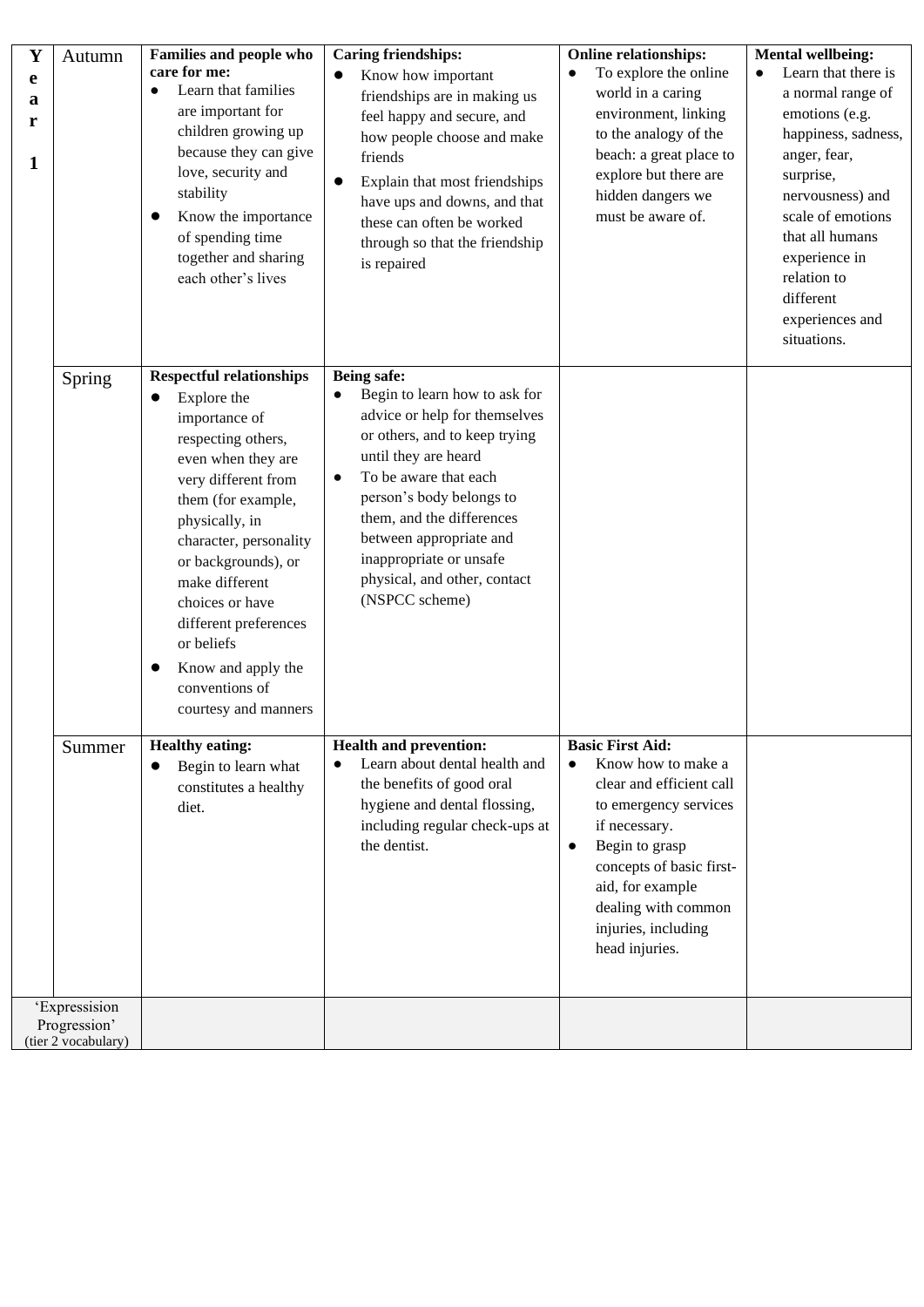| $\mathbf Y$<br>e<br>a<br>r<br>$\overline{2}$ | <b>Autumn</b>                       | <b>Families and people</b><br>who care for me:<br>$\bullet$<br>the<br>characteristics of<br>healthy family<br>life, commitment<br>to each other,<br>including in<br>times of<br>difficulty,                                                                                                                                             | <b>Caring friendships:</b><br>the characteristics of<br>$\bullet$<br>friendships, including mutual<br>respect, truthfulness,<br>trustworthiness, loyalty,<br>kindness, generosity, trust,<br>sharing interests and<br>experiences and support with<br>problems and difficulties<br>Revisit: that most friendships<br>$\bullet$<br>have ups and downs, and that<br>these can often be worked | Online<br>relationships/internet<br>safety:<br>Explain that people<br>$\bullet$<br>sometimes behave<br>differently online,<br>including by<br>pretending to be<br>someone they are<br>not<br>Know that for most<br>people the internet is                     | <b>Mental wellbeing:</b><br>Continue to learn<br>$\bullet$<br>that there is a<br>normal range of<br>emotions and<br>scale of emotions<br>that all humans<br>experience in<br>relation to<br>different<br>experiences and<br>situations. |
|----------------------------------------------|-------------------------------------|-----------------------------------------------------------------------------------------------------------------------------------------------------------------------------------------------------------------------------------------------------------------------------------------------------------------------------------------|---------------------------------------------------------------------------------------------------------------------------------------------------------------------------------------------------------------------------------------------------------------------------------------------------------------------------------------------------------------------------------------------|---------------------------------------------------------------------------------------------------------------------------------------------------------------------------------------------------------------------------------------------------------------|-----------------------------------------------------------------------------------------------------------------------------------------------------------------------------------------------------------------------------------------|
|                                              |                                     |                                                                                                                                                                                                                                                                                                                                         | through so that the friendship<br>is repaired                                                                                                                                                                                                                                                                                                                                               | an integral part of<br>life and has many<br>benefits                                                                                                                                                                                                          |                                                                                                                                                                                                                                         |
|                                              | <b>Spring</b>                       | <b>Respectful</b><br>relationships<br>Learn practical<br>$\bullet$<br>steps they can<br>take in a range of<br>different contexts<br>to improve or<br>support<br>respectful<br>relationships<br>Know about<br>$\bullet$<br>different types of<br>bullying:<br>developing a<br>clear definition<br>and knowing<br>what isn't<br>bullying. | Being safe:<br>Continue to learn how to ask<br>$\bullet$<br>for advice or help for<br>themselves or others, and to<br>keep trying until they are<br>heard.<br>To be aware that each<br>$\bullet$<br>person's body belongs to<br>them, and the differences<br>between appropriate and<br>inappropriate or unsafe<br>physical, and other, contact<br>(NSPCC scheme)                           |                                                                                                                                                                                                                                                               |                                                                                                                                                                                                                                         |
|                                              | <b>Summer</b><br>'Expressision      | <b>Healthy eating:</b><br>Continue to<br>$\bullet$<br>explore what<br>constitutes a<br>healthy diet<br>(including<br>understanding<br>calories and<br>other nutritional<br>content).                                                                                                                                                    | <b>Health and prevention:</b><br>Know about personal<br>$\bullet$<br>hygiene and germs including<br>bacteria, viruses, how they<br>are spread and treated, and<br>the importance of<br>handwashing.                                                                                                                                                                                         | <b>Basic First Aid:</b><br>Know how to make<br>a clear and efficient<br>call to emergency<br>services if<br>necessary.<br>Revisit concepts of<br>$\bullet$<br>basic first-aid, for<br>example dealing<br>with common<br>injuries, including<br>head injuries. |                                                                                                                                                                                                                                         |
|                                              | Progression'<br>(tier 2 vocabulary) |                                                                                                                                                                                                                                                                                                                                         |                                                                                                                                                                                                                                                                                                                                                                                             |                                                                                                                                                                                                                                                               |                                                                                                                                                                                                                                         |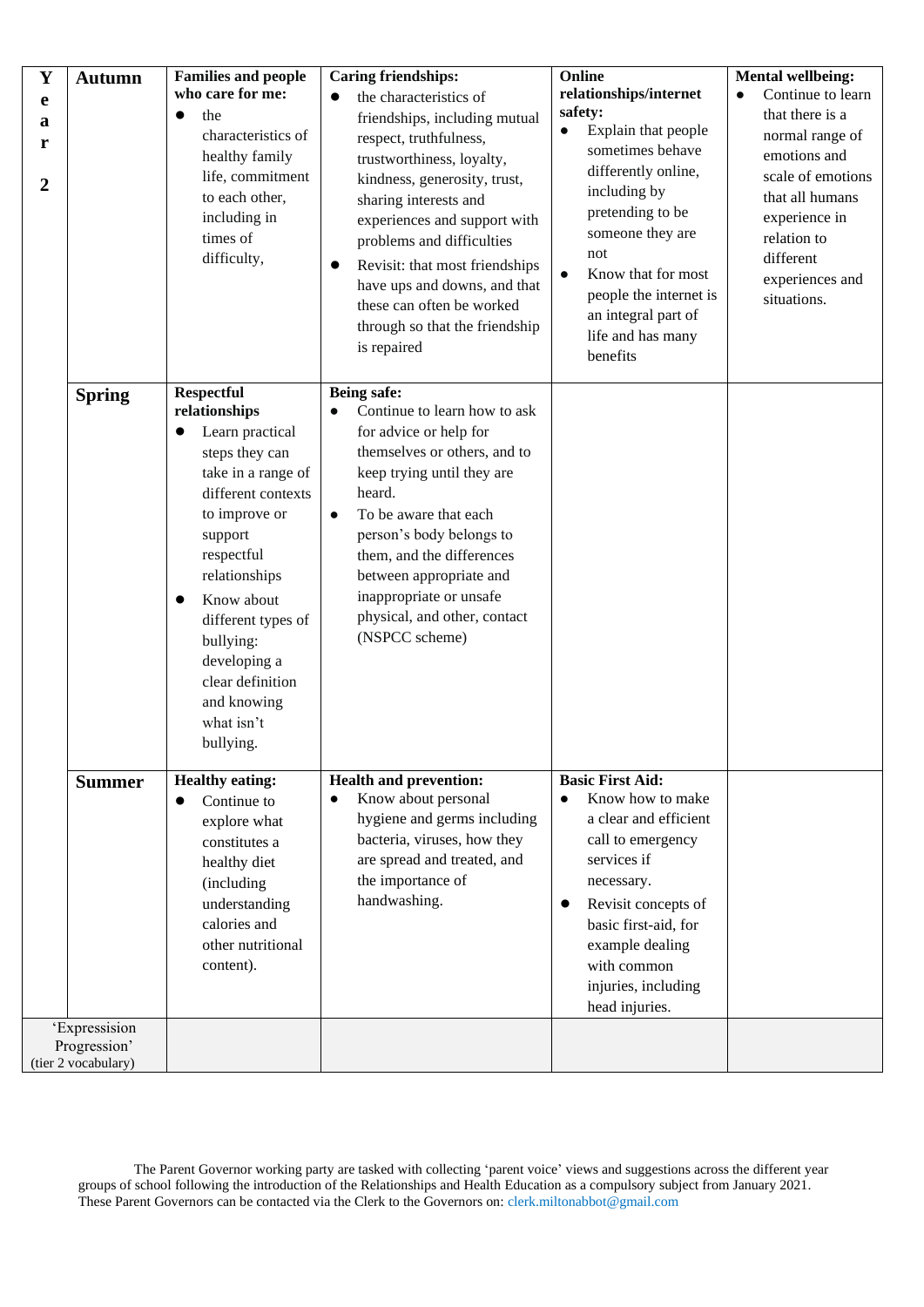| Y           | <b>Autumn</b>                                        | Families and people who                                                                                                                                                                                                                                                                                                                                                                                              | <b>Caring friendships:</b>                                                                                                                                                                                                                                                  | <b>Online relationships/internet</b>                                                                                                                                                                                                                                                                                                                                                                                                       | <b>Mental wellbeing:</b>                                                                                                                                                                                                                                                                     |
|-------------|------------------------------------------------------|----------------------------------------------------------------------------------------------------------------------------------------------------------------------------------------------------------------------------------------------------------------------------------------------------------------------------------------------------------------------------------------------------------------------|-----------------------------------------------------------------------------------------------------------------------------------------------------------------------------------------------------------------------------------------------------------------------------|--------------------------------------------------------------------------------------------------------------------------------------------------------------------------------------------------------------------------------------------------------------------------------------------------------------------------------------------------------------------------------------------------------------------------------------------|----------------------------------------------------------------------------------------------------------------------------------------------------------------------------------------------------------------------------------------------------------------------------------------------|
| e           |                                                      | care for me:<br>how to recognise if family<br>$\bullet$                                                                                                                                                                                                                                                                                                                                                              | that healthy<br>$\bullet$                                                                                                                                                                                                                                                   | safety:<br>Learn that the same<br>$\bullet$                                                                                                                                                                                                                                                                                                                                                                                                | Learn that<br>$\bullet$<br>mental                                                                                                                                                                                                                                                            |
| a<br>r<br>3 |                                                      | relationships are making<br>them feel unhappy or<br>unsafe, and how to seek<br>help or advice from others<br>if needed<br>revisit the characteristics<br>$\bullet$<br>of healthy family life,<br>commitment to each<br>other, including in times<br>of difficulty, protection<br>and care for children and<br>other family members, the<br>importance of spending<br>time together and sharing<br>each other's lives | friendships are<br>positive and<br>welcoming towards<br>others, and do not<br>make others feel<br>lonely or excluded                                                                                                                                                        | principles apply to online<br>relationships as to face-to-<br>face relationships,<br>including the importance<br>of respect for others<br>online including when we<br>are anonymous<br>Know the benefits of<br>rationing time spent<br>online, the risks of<br>excessive time spent on<br>electronic devices and the<br>impact of positive and<br>negative content online on<br>their own and others'<br>mental and physical<br>wellbeing. | wellbeing is a<br>normal part of<br>daily life, in<br>the same way<br>as physical<br>health.<br>Learn the<br>benefits of<br>physical<br>exercise, time<br>outdoors,<br>community<br>participation,<br>voluntary and<br>service-based<br>activity on<br>mental<br>wellbeing and<br>happiness. |
|             | <b>Spring</b>                                        | <b>Respectful relationships</b><br>the importance of self-<br>$\bullet$<br>respect and how this links<br>to their own happiness<br>about different types of<br>$\bullet$<br>bullying (including<br>cyberbullying), the impact<br>of bullying,<br>responsibilities of<br>bystanders (primarily<br>reporting bullying to an<br>adult) and how to get help                                                              | Being safe:<br>Explore what sorts of<br>boundaries are<br>appropriate in<br>friendships with peers<br>and others (including<br>in a digital context)<br>Knowing how to ask<br>for advice or help for<br>themselves or others,<br>and to keep trying<br>until they are heard |                                                                                                                                                                                                                                                                                                                                                                                                                                            |                                                                                                                                                                                                                                                                                              |
|             | <b>Summer</b>                                        | <b>Healthy eating:</b><br>Begin to know the<br>$\bullet$<br>principles of planning and<br>preparing a range of<br>healthy meals.                                                                                                                                                                                                                                                                                     | <b>Health and prevention:</b><br>Embed facts about<br>personal hygiene and<br>the facts and science<br>relating to allergies,<br>immunisation and<br>vaccination.                                                                                                           | <b>Basic First Aid:</b><br>Know how to make a<br>clear and efficient call to<br>emergency services if<br>necessary. Know the<br>dangers of 'prank calls'.<br>Widen concepts of basic<br>$\bullet$<br>first-aid, for example<br>dealing with common and<br>less common injuries,<br>including head injuries.                                                                                                                                |                                                                                                                                                                                                                                                                                              |
|             | 'Expressision<br>Progression'<br>(tier 2 vocabulary) |                                                                                                                                                                                                                                                                                                                                                                                                                      | Hygiene; immunisation;<br>vaccination;                                                                                                                                                                                                                                      |                                                                                                                                                                                                                                                                                                                                                                                                                                            |                                                                                                                                                                                                                                                                                              |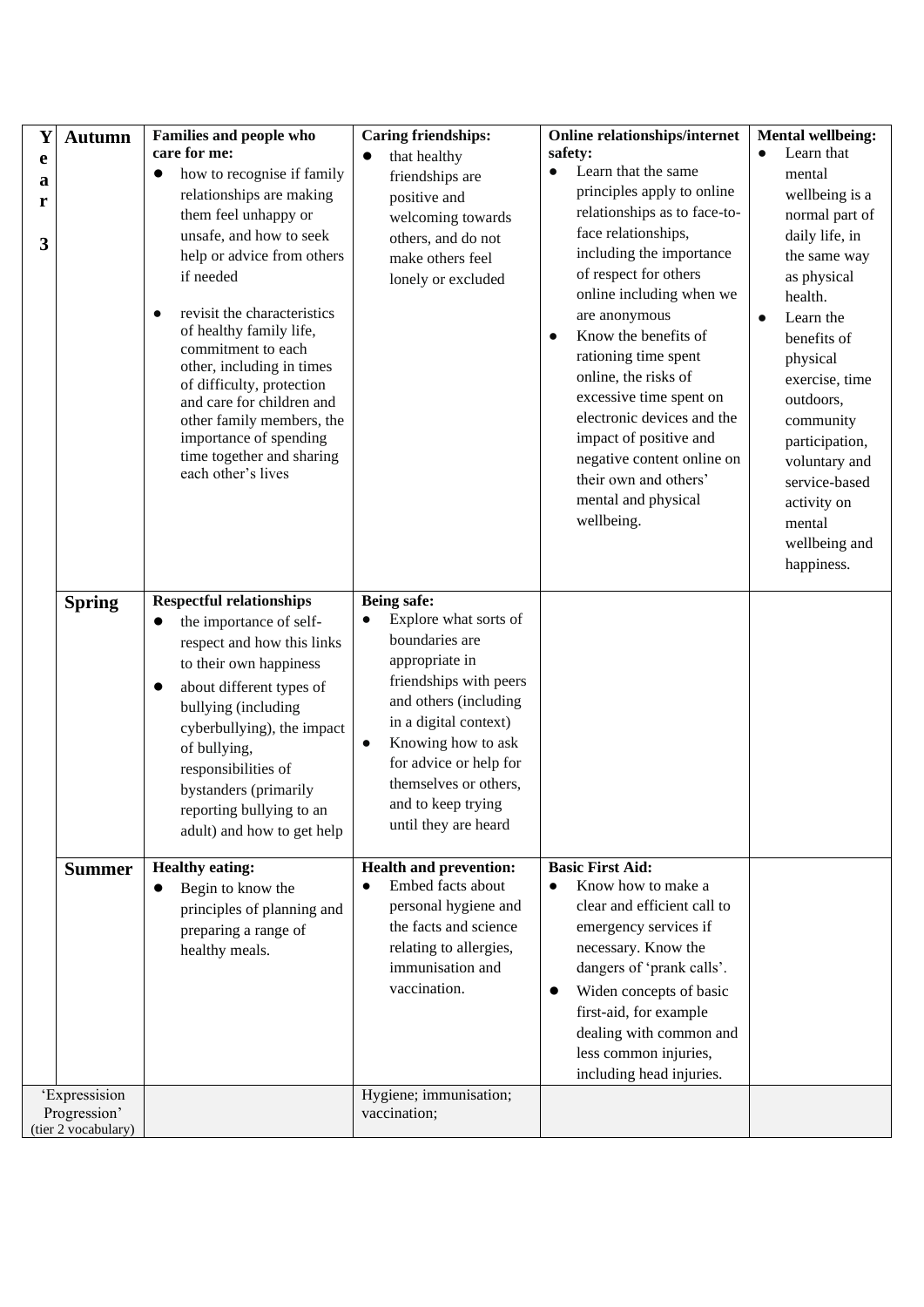| $\mathbf Y$<br>e<br>a<br>r<br>$\overline{\mathbf{4}}$ | <b>Autumn</b>                                        | <b>Families and people who</b><br>care for me:<br>that marriage<br>represents a formal<br>and legally recognised<br>commitment of two<br>people to each other<br>which is intended to<br>be lifelong<br>Revisit: how to<br>$\bullet$<br>recognise if family<br>relationships are<br>making them feel<br>unhappy or unsafe,<br>and how to seek help<br>or advice from others<br>if needed                                                                                                                                  | <b>Caring friendships:</b><br>that most<br>friendships have<br>ups and downs,<br>and that these can<br>often be worked<br>through so that the<br>friendship is<br>repaired or even<br>strengthened, and<br>that resorting to<br>violence is never<br>right | Online<br>relationships/internet<br>safety:<br>Know how to consider<br>$\bullet$<br>the effect of their<br>online actions on<br>others and know how<br>to recognise and<br>display respectful<br>behaviour online and<br>the importance of<br>keeping personal<br>information private.                  | <b>Mental wellbeing:</b><br>Learn to recognise<br>and talk about their<br>emotions, including<br>having a varied<br>vocabulary of<br>words to use when<br>talking about their<br>own and others'<br>feelings.<br>Learn to judge<br>$\bullet$<br>whether what they<br>are feeling and how<br>they are behaving is<br>appropriate and<br>proportionate. |
|-------------------------------------------------------|------------------------------------------------------|---------------------------------------------------------------------------------------------------------------------------------------------------------------------------------------------------------------------------------------------------------------------------------------------------------------------------------------------------------------------------------------------------------------------------------------------------------------------------------------------------------------------------|------------------------------------------------------------------------------------------------------------------------------------------------------------------------------------------------------------------------------------------------------------|---------------------------------------------------------------------------------------------------------------------------------------------------------------------------------------------------------------------------------------------------------------------------------------------------------|-------------------------------------------------------------------------------------------------------------------------------------------------------------------------------------------------------------------------------------------------------------------------------------------------------------------------------------------------------|
|                                                       | <b>Spring</b>                                        | <b>Respectful relationships</b><br>that in school and in<br>wider society they can<br>expect to be treated<br>with respect by others,<br>and that in turn they<br>should show due<br>respect to others,<br>including those in<br>positions of authority<br>Revisit different types<br>of bullying (including<br>cyberbullying), the<br>impact of bullying,<br>responsibilities of<br>bystanders (primarily<br>reporting bullying to<br>an adult) and how to<br>get help. How can<br>you be an anti-<br>bullying crusader? | Being safe:<br>Learn about the<br>$\bullet$<br>concept of privacy<br>and the<br>implications of it<br>for both children<br>and adults;<br>including that it is<br>not always right to<br>keep secrets if<br>they relate to<br>being safe                   |                                                                                                                                                                                                                                                                                                         |                                                                                                                                                                                                                                                                                                                                                       |
|                                                       | <b>Summer</b>                                        | <b>Healthy eating:</b><br>Embed the principles<br>of planning and<br>preparing a range of<br>healthy meals. Debate<br>a healthy diet $-e.g.,$<br>should we avoid<br>sugary food?                                                                                                                                                                                                                                                                                                                                          | <b>Health and</b><br>prevention:<br>Know how to<br>recognise early<br>signs of physical<br>illness, such as<br>weight loss, or<br>unexplained<br>changes to the<br>body.                                                                                   | <b>Basic First Aid:</b><br>Know how to make a<br>clear and efficient call<br>to emergency services<br>if necessary. Revisit<br>the dangers of 'prank<br>calls'.<br>Widen concepts of<br>basic first-aid, for<br>example dealing with<br>common and less<br>common injuries,<br>including head injuries. |                                                                                                                                                                                                                                                                                                                                                       |
|                                                       | 'Expressision<br>Progression'<br>(tier 2 vocabulary) | Legally;                                                                                                                                                                                                                                                                                                                                                                                                                                                                                                                  |                                                                                                                                                                                                                                                            |                                                                                                                                                                                                                                                                                                         |                                                                                                                                                                                                                                                                                                                                                       |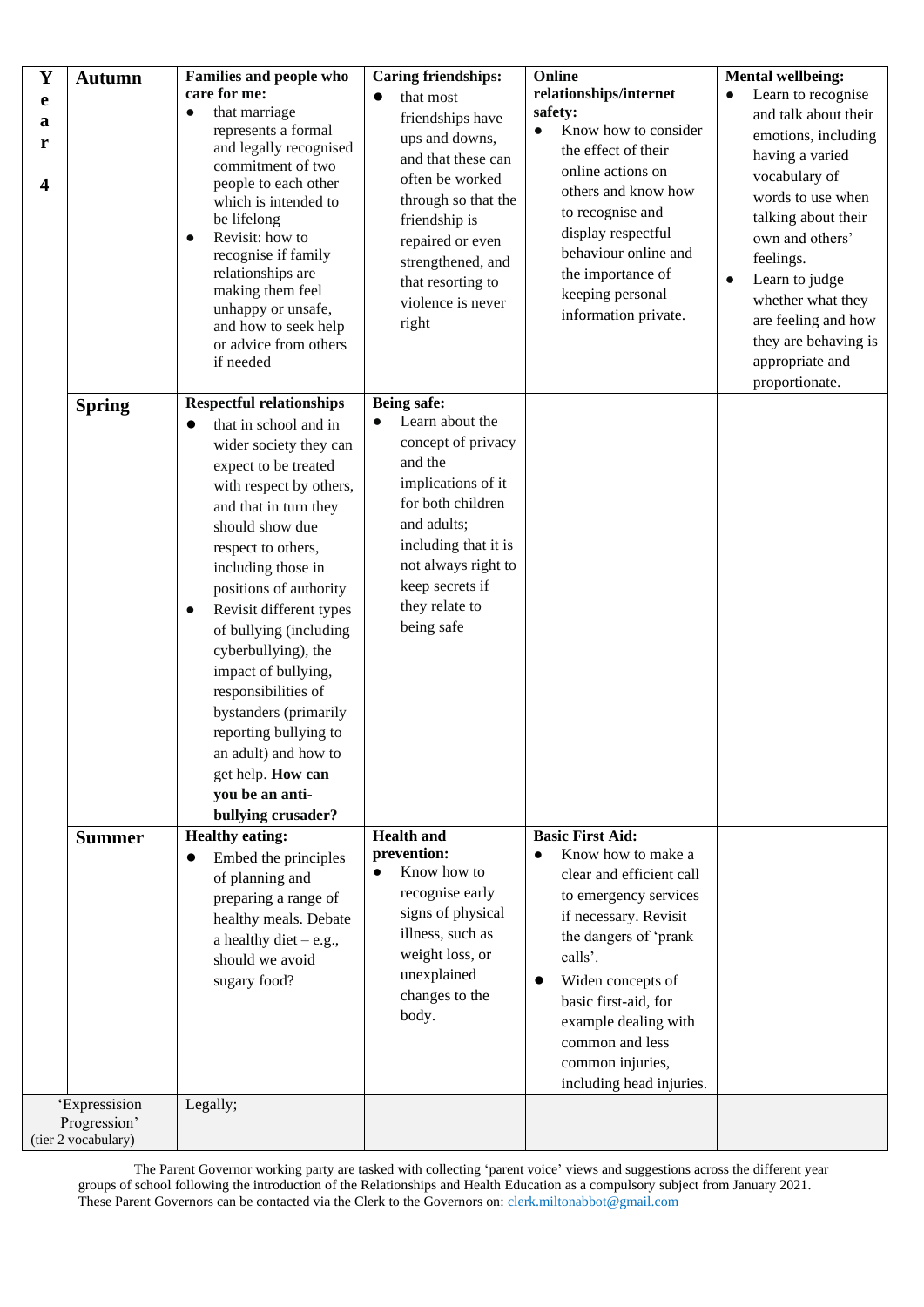| Y                | <b>Autumn</b>                                      | Families and people who<br>care for me:                                                                                                                                                                                                                                                                                                                                           | <b>Caring friendships:</b><br>Explore how to<br>$\bullet$                                                                                                                                                                                                                                                                                                   | Online<br>relationships/internet                                                                                                                                                                                                                                                                                                                                                                                                                                                                                                               | <b>Mental wellbeing:</b><br>Embed simple<br>$\bullet$                                                                                                                                                                                                                                                                                                                               |
|------------------|----------------------------------------------------|-----------------------------------------------------------------------------------------------------------------------------------------------------------------------------------------------------------------------------------------------------------------------------------------------------------------------------------------------------------------------------------|-------------------------------------------------------------------------------------------------------------------------------------------------------------------------------------------------------------------------------------------------------------------------------------------------------------------------------------------------------------|------------------------------------------------------------------------------------------------------------------------------------------------------------------------------------------------------------------------------------------------------------------------------------------------------------------------------------------------------------------------------------------------------------------------------------------------------------------------------------------------------------------------------------------------|-------------------------------------------------------------------------------------------------------------------------------------------------------------------------------------------------------------------------------------------------------------------------------------------------------------------------------------------------------------------------------------|
| e<br>a<br>r<br>5 |                                                    | that stable, caring<br>$\bullet$<br>relationships, which<br>may be of different<br>types, are at the heart of<br>happy families, and are<br>important for children's<br>security as they grow up<br>Revisit: how to<br>$\bullet$<br>recognise if family<br>relationships are making<br>them feel unhappy or<br>unsafe, and how to seek<br>help or advice from<br>others if needed | recognise who to trust<br>and who not to trust,<br>how to judge when a<br>friendship is making<br>them feel unhappy or<br>uncomfortable                                                                                                                                                                                                                     | safety:<br>Develop ways to<br>$\bullet$<br>critically consider their<br>online friendships and<br>sources of information<br>including awareness of<br>the risks associated with<br>people they have never<br>met<br>Explore why social<br>$\bullet$<br>media, some computer<br>games and online<br>gaming, for example, are<br>age restricted.<br>Know that the internet<br>$\bullet$<br>can also be a negative<br>place where online<br>abuse, trolling, bullying<br>and harassment can take<br>place, which can have a<br>negative impact on | self-care<br>techniques,<br>including the<br>importance of<br>rest, time spent<br>with friends and<br>family and the<br>benefits of<br>hobbies and<br>interests.                                                                                                                                                                                                                    |
|                  | <b>Spring</b>                                      | <b>Respectful relationships</b><br>what a stereotype is, and<br>$\bullet$<br>how stereotypes can be<br>unfair, negative or<br>destructive.<br>Revisit key message of<br>$\bullet$<br>anti-bullying. Make a<br>leaflet supporting anti-<br>bullying crusade.                                                                                                                       | Being safe:<br>Know how to respond<br>$\bullet$<br>safely and<br>appropriately to<br>adults they may<br>encounter (in all<br>contexts, including<br>online) whom they do<br>not know                                                                                                                                                                        | mental health.                                                                                                                                                                                                                                                                                                                                                                                                                                                                                                                                 |                                                                                                                                                                                                                                                                                                                                                                                     |
|                  | <b>Summer</b>                                      | <b>Healthy eating:</b><br>Begin to know the<br>$\bullet$<br>characteristics of a poor<br>diet and risks associated<br>with unhealthy eating<br>(including, for example,<br>obesity and tooth<br>decay).                                                                                                                                                                           | <b>Health and prevention:</b><br>Know about safe and<br>$\bullet$<br>unsafe exposure to<br>the sun, and how to<br>reduce the risk of sun<br>damage, including<br>skin cancer.<br>Know the importance<br>$\bullet$<br>of sufficient good<br>quality sleep for good<br>health and that a lack<br>of sleep can affect<br>weight, mood and<br>ability to learn. | <b>Basic First Aid:</b><br>Know how to make a<br>$\bullet$<br>clear and efficient call to<br>emergency services if<br>necessary. Know the<br>dangers of 'prank calls'.<br>Deepen concepts of<br>$\bullet$<br>basic first-aid, for<br>example dealing with<br>common and less<br>common injuries,<br>including head injuries.                                                                                                                                                                                                                   | <b>Mental wellbeing:</b><br>Explore how<br>$\bullet$<br>isolation and<br>loneliness can<br>affect children<br>and that it is very<br>important for<br>children to<br>discuss their<br>feelings with an<br>adult and seek<br>support.<br>Know that<br>$\bullet$<br>bullying<br>(including<br>cyberbullying)<br>has a negative and<br>often lasting<br>impact on mental<br>wellbeing. |
|                  | 'Expression<br>Progression'<br>(tier 2 vocabulary) |                                                                                                                                                                                                                                                                                                                                                                                   |                                                                                                                                                                                                                                                                                                                                                             |                                                                                                                                                                                                                                                                                                                                                                                                                                                                                                                                                |                                                                                                                                                                                                                                                                                                                                                                                     |